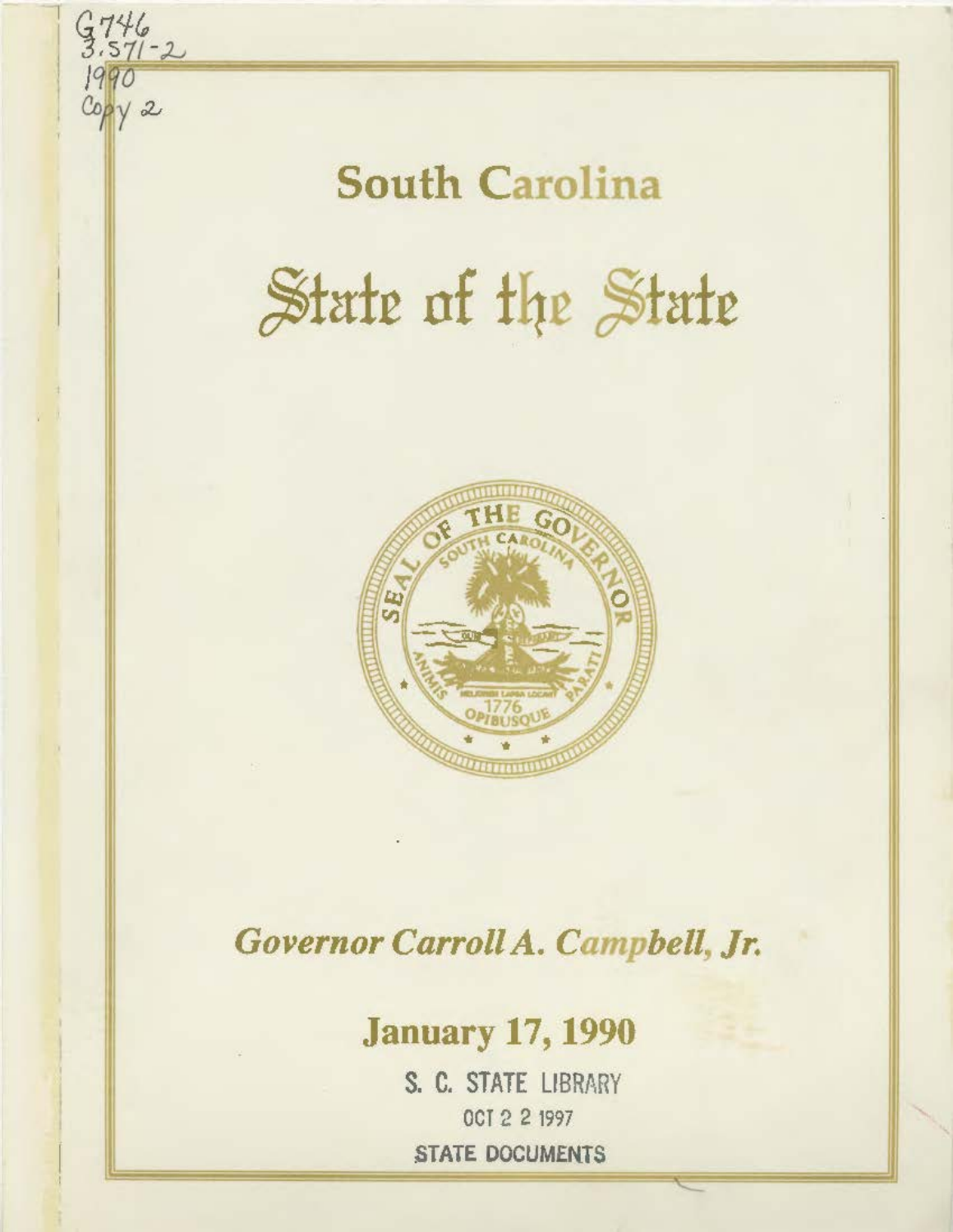## 1990 STATE OF THE STATE ADDRESS

MR. PRESIDENT, MR. SPEAKER, LADIES AND GENTLEMEN OF THE GENERAL ASSEMBLY:

IT IS MY PRIVILEGE TO COME TO YOU FOR THE FOURTH TIME TO GIVE YOU MY ANALYSIS OF THE STATE OF THE STATE.

THERE WAS NEVER A YEAR LIKE 1989. NOT 1865, WHEN GOVERNOR BENJAMIN F. PERRY LAMENTED, "THERE IS SCARCELY A HOUSE IN WHICH THERE HAS NOT BEEN WEEPING FOR SOMEONE LOST." AND NOT 1926, WHEN LIEUTENANT GOVERNOR E. B. JACKSON WARNED OF "THE STERN REALITY OF POVERTY" FACING SOUTH CAROLINA.

OUR STATE HAS KNOWN CRISIS. BUT THE TRAGEDY THAT BEFELL SOUTH CAROLINA LAST YEAR WAS UNIQUE BECAUSE IT CAME NOT FROM THE IMPERFECT NATURE OF MAN, BUT THE PERFECT MYSTERY OF NATURE.

IT WILL FOREVER BE REMEMBERED AS THE YEAR THAT HUGO HIT, THE LARGEST NATURAL DISASTER EVER HANDLED BY THE RED CROSS OR THE FEDERAL GOVERNMENT.

HOWEVER, REMEMBERING 1989 AS TRAGEDY WITHOUT TRIUMPH WOULD ILL SERVE THE MEN AND WOMEN IN THIS CHAMBER TONIGHT WHOSE DEDICATION, VISION AND LEADERSHIP TOOK SOUTH CAROLINA THROUGH THE CLOUDS IN SO MANY WAYS.

WE RANKED NEAR THE TOP OF THE NATION IN ECONOMIC GROWTH, JOB CREATION AND INCOME GROWTH. IT WAS A YEAR THAT RECORDED OUR SECOND BEST ECONOMIC DEVELOPMENT PERIOD EVER.

WE RENEWED EDUCATION VITALITY WITH TARGET 2000 AND FIVE SOUTH CAROLINA SCHOOLS RANKED AMONG THE BEST IN THE COUNTRY IN ACADEMIC ACHIEVEMENT CONTESTS.

IN 1989, WE JUST SAID NO TO RADIOACTIVE WASTE FROM THE WEST AND HAZARDOUS WASTES FROM STATES TRYING TO DUCK RESPONSIBILITY.

YES, 1989 WAS THE YEAR WHEN HUGO BATTERED. BUT IT WAS ALSO THE YEAR WHEN HOPE BLOSSOMED IN SO MANY WAYS.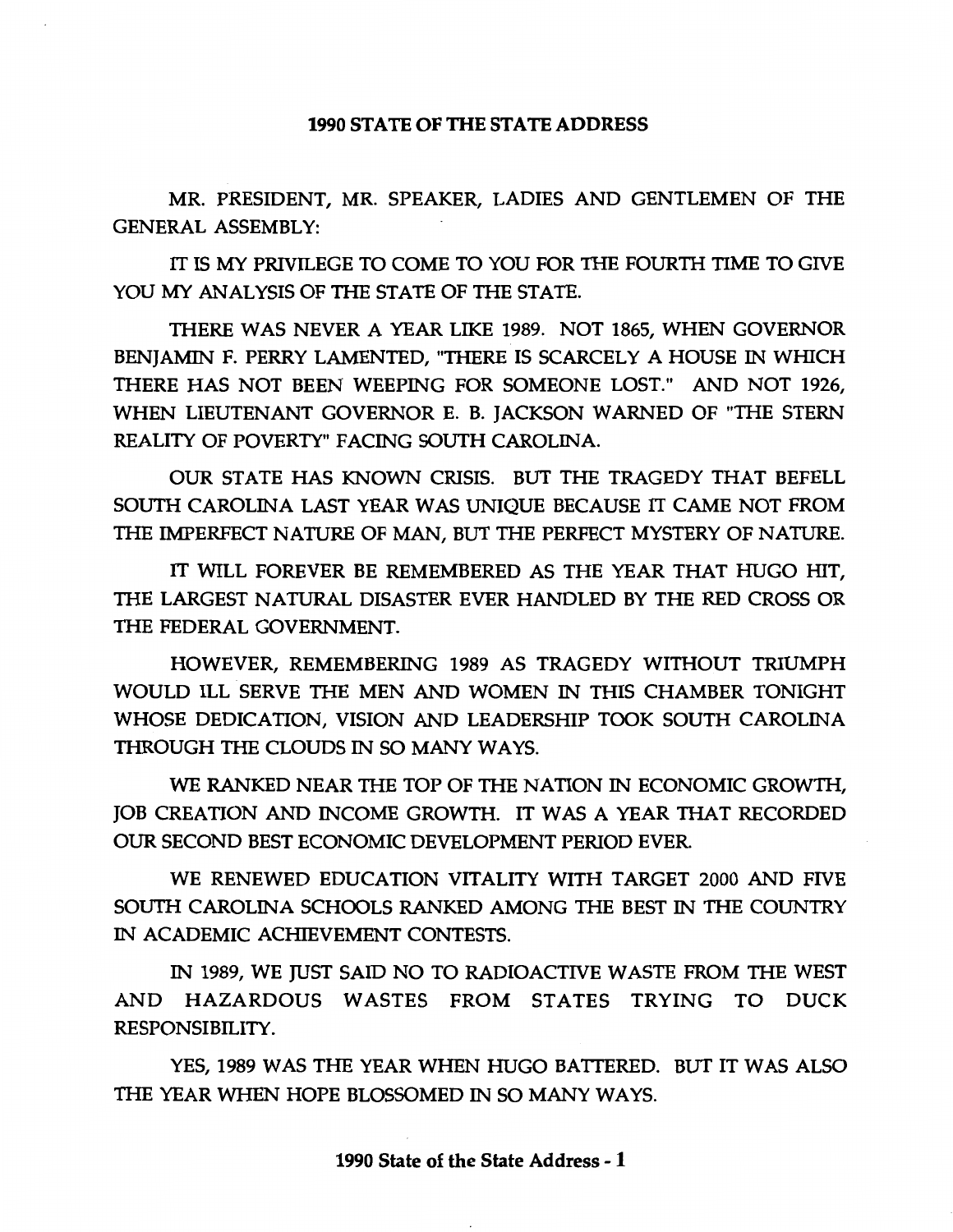WE'VE HAD OUR MOMENTS, YOU AND I, BUT NO GOVERNOR HAS EVER BEEN PRIVILEGED TO SERVE WITH A FINER GROUP OF LAWMAKERS AND I THANK YOU.

I LEARNED A LOT LAST YEAR. I HAD TO MAKE DECISIONS FEW GOVERNORS HAVE EVER HAD TO MAKE AND I HOPE NO OTHER GOVERNOR EVER HAS TO MAKE THEM AGAIN.

DECISIONS TO ORDER PEOPLE FROM THEIR HOMES. DECISIONS TO ROLL OUT THE TROOPS AND CALL IN THE MILITARY. DECISIONS THAT COULD SAVE LIVES, OR LOSE LIVES.

THE LONELIEST TIME OF MY LIFE WAS AFTER WE EVACUATED THE COAST AND BEFORE THE STORM HIT. WE HAD DONE EVERYTHING WE COULD TO PROTECT PEOPLE AND PROPERTY. THE NEXT MOVE WAS HUGO'S.

I REMEMBER GETTING CALLS OF ENCOURAGEMENT FROM SEVERAL OF YOU DURING THOSE NIGHTMARISH HOURS, AND I APPRECIATE IT.

I RECALL GETTING ON THE HELICOPTER THE NEXT MORNING AND FLYING DOWN THE LOWER COAST, LANDING AT CHARLESTON AND THEN UP THE COAST AND LANDING IN McCLELLANVILLE AND OTHER COMMUNITIES ALONG THE WAY.

AND I REMEMBER NOT BEING PREPARED FOR THE DEVASTATION I SAW ... FROM THE COAST TO THE MIDLANDS TO THE UPSTATE. WE HAVE NEVER KNOWN SUCH FORCE.

BUT I SAW ANOTHER FORCE AT WORK. IT WAS THE FORCE OF CHARACTER AND COURAGE AND SPIRIT.

PEOPLE HELPING EACH OTHER. PEOPLE RISKING THEIR UVES TO SAVE OTHERS. PEOPLE WORKING DAYS WITHOUT SLEEP TO GET THE JOB DONE.

I SAW LEGISLATORS AND MAYORS AND COUNTY COUNCILMEN OUT THERE IN THE MUD HELPING. I SAW LAW ENFORCEMENT AND STATE EMPLOYEES OF EVERY LEVEL PITCHING IN.

I SAW THE CHURCHES MOBILIZE AND THE VOLUNTEERS GO INTO ACTION.

I SAW THE SPIRIT OF SOUTH CAROLINA COME ALIVE, BREAKING DOWN THE FALSE BARRIERS THAT DIVIDE US, REINVIGORATING ME WITH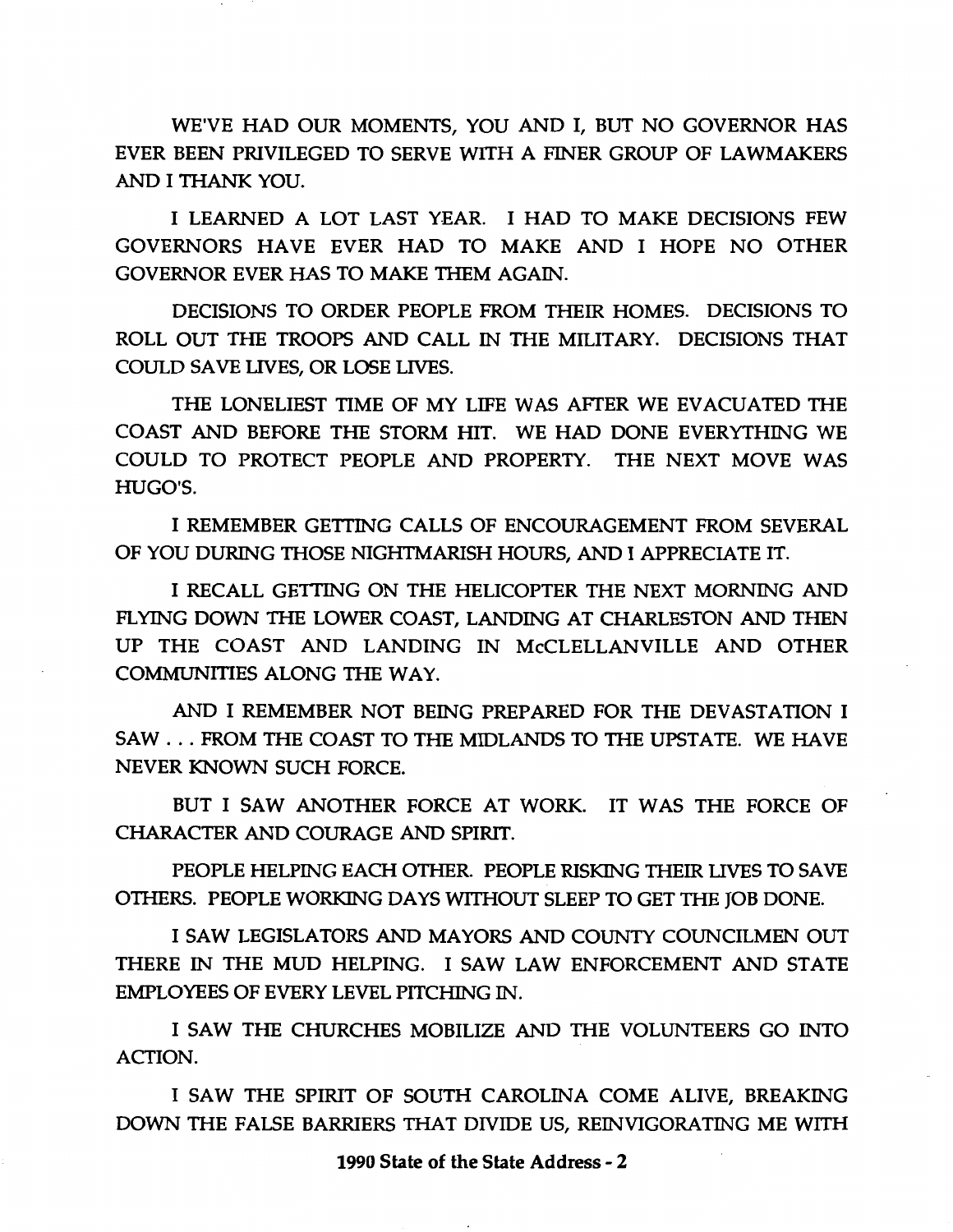TilE PRIDE OF BEING GOVERNOR OF TilE GREATEST PEOPLE ON THE FACE OF THE EARTH.

ONE IMAGE SYMBOLIZES THIS SPIRIT. CORPORAL HENRY STACKHOUSE, A STATE WILDLIFE CONSERVATION OFFICER FROM AWENDAW, WAS NAMED CONSERVATION OFFICER OF THE YEAR.

THE NEXT WEEK HE LOST HIS HOME AND POSSESSIONS TO HUGO. BUT HE CONTINUED WORKING. SUCH WAS HIS DEDICATION TO HELPING OTIIERS THAT HE DID NOT FIND OUT THE EXTENT OF HIS PERSONAL LOSS FOR THREE DAYS.

HE PUT OTIIERS ABOVE SELF; PUBLIC DUTY OVER PRIVATE LOSS. HE IS A TRUE HERO. IT IS MY PLEASURE TO INTRODUCE TO YOU CORPORAL HENRY STACKHOUSE, WHO HAS JOINED US TONIGHT IN THE GALLERY.

THE SPIRIT OF SOUTH CAROLINA AS EXEMPLIFIED BY HENRY STACKHOUSE IS THE UNCONQUERABLE FORCE WHICH WILL PROPEL US PAST THE NINETIES INTO THE YEAR 2000.

LET US DEDICATE THE FIRST YEAR OF THE NEW DECADE TO NURTURING THIS REKINDLED SPIRIT. LET US AGREE THAT IF WE CAN OVERCOME THE GREATEST NATURAL DISASTER IN OUR HISTORY, THEN SURELY WE CAN CONQUER THE STORMS OF MEDIOCRITY, IGNORANCE AND INTOLERANCE.

I'VE ESTABLISHED AN ECONOMIC RECOVERY COMMISSION TO EXAMINE THE BIG POST-HUGO PICTURE. AREAS BEING ADDRESSED ARE TOURISM, AGRICULTURE, FORESTRY, MARINE RESOURCES, MANUFACTURING AND COMMERCIAL SERVICES, HEALTH AND HUMAN SERVICES AND LOCAL GOVERNMENT. FINAL RECOMMENDATIONS WILL BE READY BY MARCH FIRST. BUT WE KNOW TIIERE IS WORK TO DO.

SOUTH CAROLINA SUFFERED AT LEAST A SIX BILLION DOLLAR SETBACK. IT COULD HAVE BEEN WORSE -- MUCH WORSE. BUT PRESIDENT BUSH FORGAVE US A DEBT OF 40 MILLION DOLLARS, AND GAVE US MORE THAN 70 MILUON DOLLARS FROM DISCRETIONARY FUNDS.

AS FAR AS I'M CONCERNED, THE PRESIDENT PUT HIS MONEY WHERE HIS MOUTH WAS AND SOUTH CAROLINA IS GRATEFUL FOR EVERYTHING HE DID.

BUT WE STILL OWE ABOUT 40 MILLION DOLLARS. 1990 State of the State Address - 3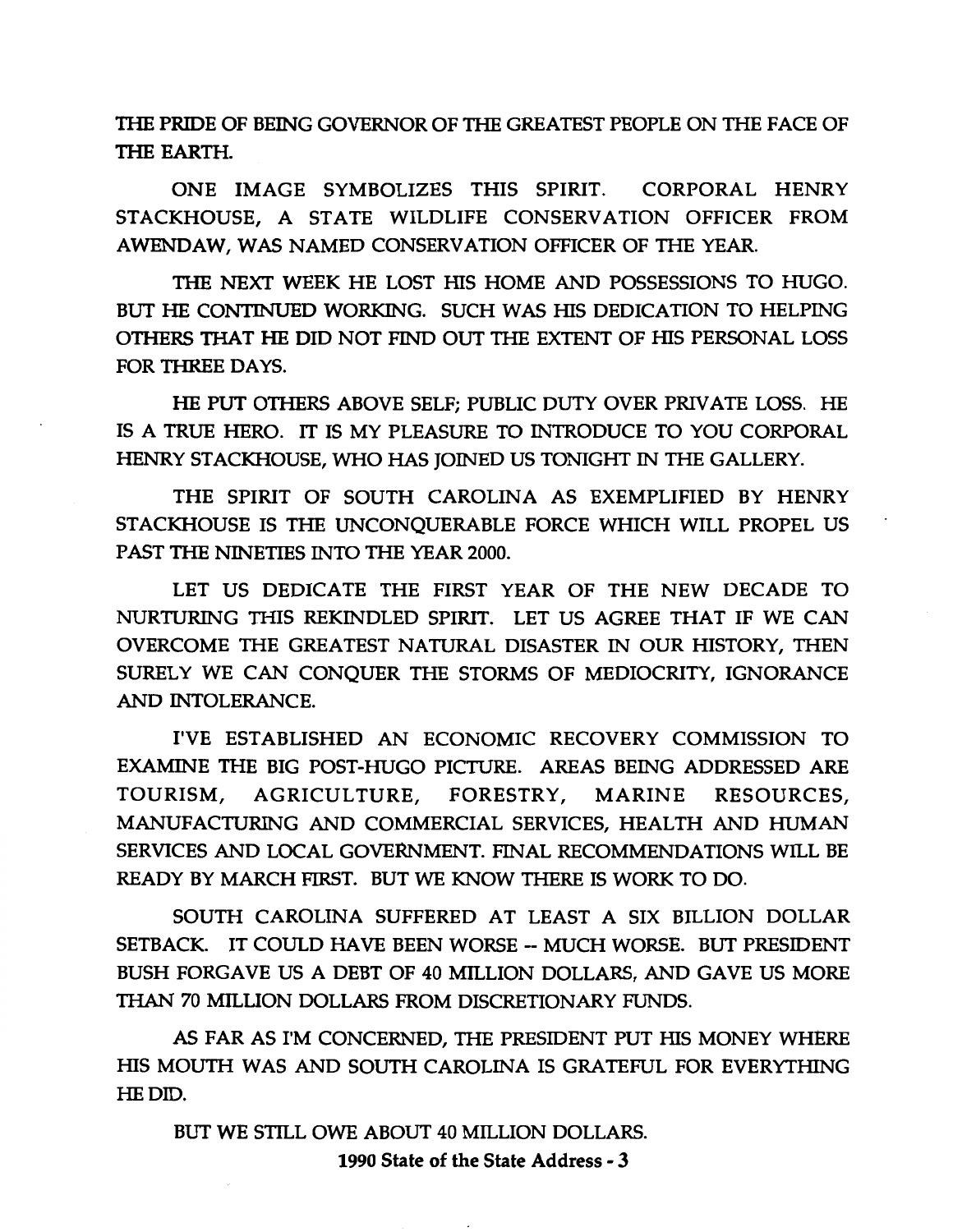WE COULD RAISE IT BY RAISING TAXES BUT YOU DON'T DO THAT TO HURTING PEOPLE.

WE COULD CUT THE BUDGET FOR EDUCATION OR MENTAL HEALTH OR ENVIRONMENTAL PROGRAMS. WE SHOULDN'T DO THAT.

THERE'S ONLY ONE LOGICAL ANSWER. I SAID LAST YEAR WE SHOULDN'T HAVE ANOTHER BOND BILL UNLESS WE HAVE AN EMERGENCY.

LADIES AND GENTLEMEN, WE HAVE THE EMERGENCY.

I DON'T LIKE IT AND I KNOW YOU DON'T EITHER. BUT A BOND BILL STRICTLY DEDICATED TO HUGO EXPENSES IS BETTER THAN TAX INCREASES OR CUTS IN EDUCATION AND I ASK YOU TO CONSIDER IT.

BUT WHAT ABOUT OTHER PARTS OF THE ECONOMY? TOURISM WAS HIT HARD. WE NEED TO GET THE WORD OUT THAT TOURISM IS BACK, AND THAT SOUTH CAROLINA BEACHES AFTER HUGO ARE BETTER THAN OTHER RESORTS THAT HAVEN'T EVEN SEEN A BREEZE.

TOURISM IS A NEARLY FIVE BILLION DOLLAR BUSINESS. THE DOLLARS PAY FOR EDUCATION AND OTHER VITAL SERVICES FOR EVERY CITIZEN.

ERODED BEACHES DISPLACE MORE THAN SAND: THEY DISPLACE JOBS; THEY DISPLACE THE HOPES AND DREAMS OF A STATE THAT RELIES UPON THE REVENUE THEY PRODUCE.

RIGHT AFTER THE HURRICANE, THE STATE OF SOUTH CAROLINA UNDERTOOK AN INCREDIBLY COMPLEX BEACH RENOURISHMENT PROGRAM AND BUILT AN EMERGENCY SAND DUNE DOWN THE COAST 40 MILES LONG.

BUT IT WON'T HOLD FOREVER. NOW IS THE TIME TO FACE THE FACT THAT WE CAN NO LONGER TOLERATE HELTER-SKELTER COASTAL DEVELOPMENT WITHOUT DISASTROUS CONSEQUENCES.

I'M ASKING FOR TWO THINGS.

FIRST, FOR YOU TO COMPLETE WORK ON AMENDMENTS TO THE BEACHFRONT MANAGEMENT ACT, KEEPING IN MIND THAT VERTICAL SEAWALLS MUST EVENTUALLY COME DOWN.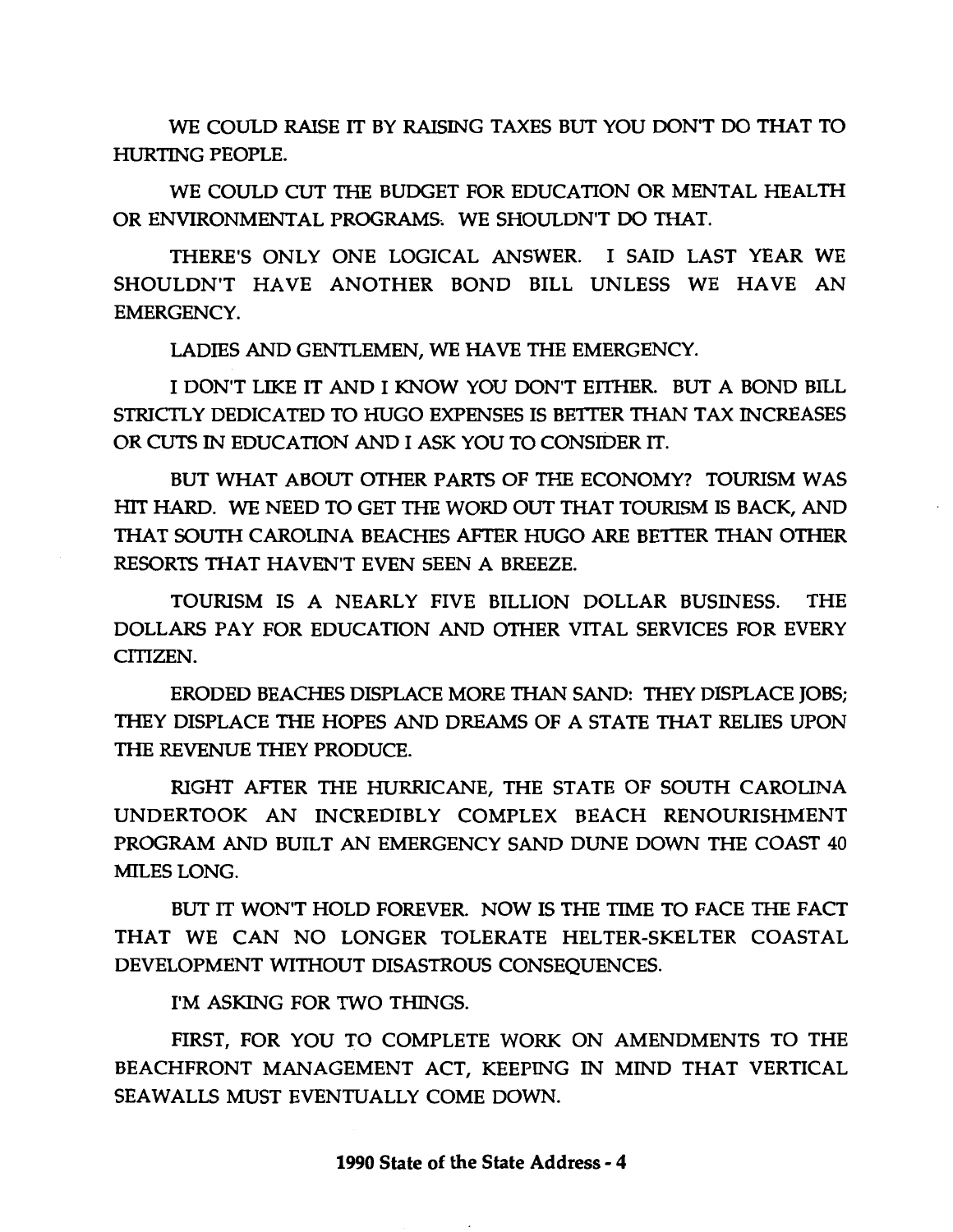AND SECOND, SET UP A COASTAL TRUST FUND TO BUY COASTAL LANDS THAT CANNOT BE BUILT ON BECAUSE OF STATE LAW OR REGULATION.

THIS WOULD GIVE THE OWNERS FAIR COMPENSATION FOR THEIR LAND. IT WOULD GIVE MORE PUBLIC ACCESS TO THE BEACHES, AND, MOST IMPORTANTLY, IT WOULD INSURE THAT FUTURE GENERATIONS WILL HAVE THE TREASURE THAT WAS ALMOST DESTROYED BY MAN AND NATURE.

WE LEARNED SOME THINGS FROM HUGO.

WE LEARNED THAT MOST STRUCTURES WHICH MET STRINGENT BUILDING CODES GENERALLY CAME THROUGH WITH LESS DAMAGE. THAT TELLS ME WE NEED LOCAL ADOPTION OF A STATEWIDE BUILDING CODE BY LINKING CERTIFICATION OF BUILDING OFFICIALS TO CODE ADOPTION.

WE LEARNED OUR EMERGENCY COMMUNICATION SYSTEM IS NOT WHAT IT SHOULD BE, SO WE ARE ENTERING INTO AGREEMENT TO INSTALL A SYSTEM WITH UNDERGROUND FIBER OPTICS TO SECURE EMERGENCY COMMUNICATIONS.

WE LEARNED THAT OUR BACKUP GENERATORS WERE NOT WHAT THEY SHOULD BE FOR HOSPITALS AND BROADCAST MEDIA.

LOCAL OFFICIALS IN SOME CASES WERE UNFAMILIAR WITH EMERGENCY PROCEDURES AND THE ASSISTANCE AVAILABLE AT THE FEDERAL LEVEL.

OUR EMERGENCY EVACUATION PLAN NEEDS STRENGTHENING.

TODAY I SIGNED AN EXECUTIVE ORDER CREATING THE EMERGENCY MANAGEMENT REVIEW PANEL. THIS PANEL, COMPOSED OF EXPERTS INSIDE AND OUTSIDE THE STATE, WILL REVIEW WHAT HAPPENED AND WHY, AND MAKE RECOMMENDATIONS ON STRENGTHENING EMERGENCY MANAGEMENT.

BUT I WANT TO SAY SOMETHING BEFORE GOING ON: SOUTH CAROLINA FACED A CRISIS OF UNHEARD OF PROPORTIONS. WE CAN AND WE WILL BE BETTER PREPARED IF, GOD FORBID, WE EVER HAVE TO DO IT AGAIN. BUT THE FACT THAT DEATHS WERE KEPT AT A MINIMUM SPEAKS VOLUMES FOR THE EFFORTS OF STATE AND LOCAL EMPLOYEES AND PUBLIC OFFICIALS. THEY SAVED LIVES AND THAT'S THE BOTTOM LINE.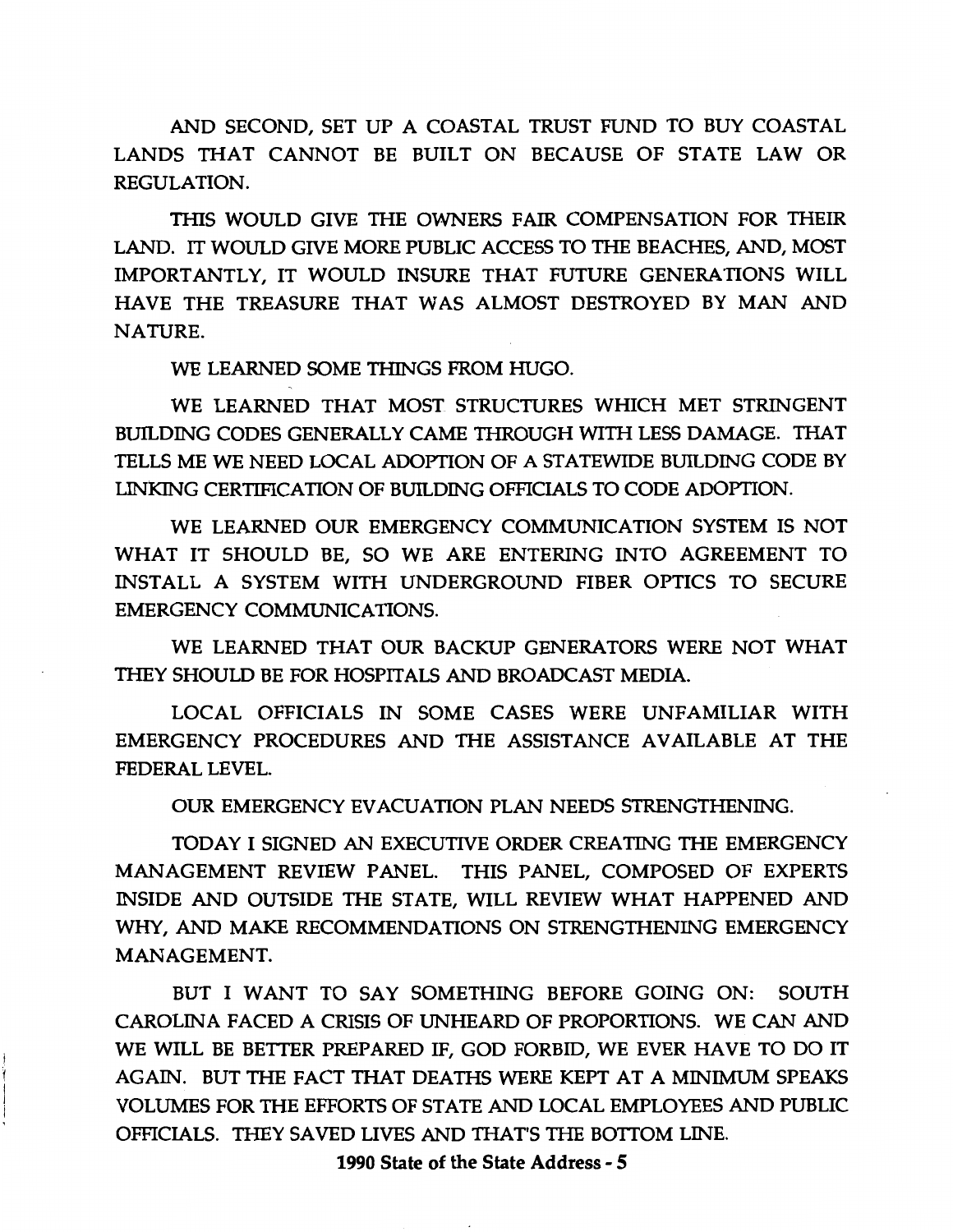SO TOURISM IS BACK UP. INDUSTRIES ARE BACK FOR THE MOST PART.

THE FARMERS WERE HURT. RECOVERY WILL TAKE LONGER BECAUSE OF LOST CROPS AND DESTROYED-EQUIPMENT, MUCH OF WHICH WAS NOT INSURED.

WE LOST MORE TIMBER THAN WAS LOST IN THE YELLOWSTONE NATIONAL PARK FIRES AND MOUNT ST. HELENS.

SOUTH CAROLINA IS THE lOth LARGEST TIMBER-PRODUCING STATE IN THE UNION AND WE ARE HAVING TO REBUILD AND REPLANT. WE CAN REBUILD FACTORIES AND HOUSES IN SHORT ORDER, BUT IT TAKES GOD YEARS TO GROW A GIANT OAK AND WE CAN'T HASTEN THE PROCESS.

TO THIS END, THE FACT THAT WE PASSED A CAPITAL GAINS DIFFERENTIAL WILL HELP. THERE HAS TO BE HELP FOR THOSE WHO MADE LONG-TERM INVESTMENTS, AND WE MAY NEED TO DO MORE.

THE MOST IMPORTANT DECISION YOU MAKE EVERY YEAR IS THE BUDGET. A HALLMARK OF SOUTH CAROLINA HISTORY IS RESPONSIBLE STEWARDSHIP- A TRADffiON THAT I KNOW YOU WILL CONTINUE.

LAST YEAR YOU ADOPTED IN ESSENCE A TWO-YEAR BUDGET. ANNUALIZING SPENDING COMMITMENTS, CONTINUING OUR COMMITMENT TO EDUCATION AND COMPLYING WITH FEDERAL MANDATES EVAPORATE THE 175-MILLION NEW DOLLARS GIVEN IN THE NOVEMBER ESTIMATE.

RESPONSIBLE STEWARDSHIP DICTATES A TIGHT FIST, NOT LOOSE PROMISES. AT THE REQUEST OF REPRESENTATIVE McLELLAN, SENATOR WADDELL, MR. MORRIS AND MR. PATTERSON, I AGREED NOT TO SUBMIT AN EXECUTIVE BUDGET SO IN THIS UNUSUAL YEAR WE COULD DRAFT A CONSENSUS BUDGET. WE MADE EDUCATION OUR PRIORITY.

FIFTY FIVE PERCENT OF ALL NEW MONEY WAS EARMARKED FOR EDUCATION.

THE BOARD OF ECONOMIC ADVISORS WILL ISSUE A FINAL REVENUE ESTIMATE BY FEBRUARY 15th. IF YOU HAVE MORE REVENUE THAN WAS AVAILABLE TO THE BUDGET AND CONTROL BOARD, I RECOMMEND FOUR PRIORITIES.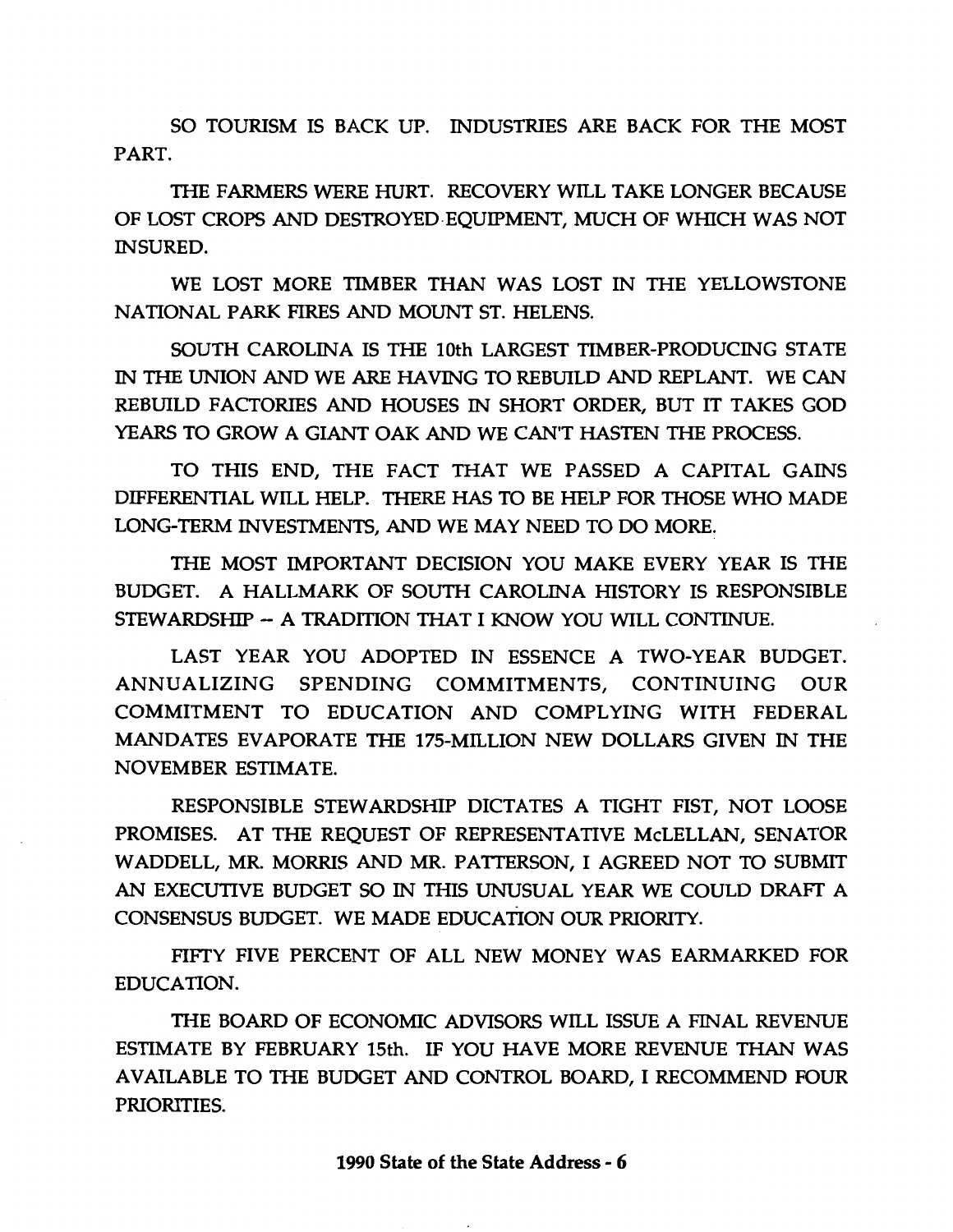FIRST, MORE REPLACEMENT SCHOOL BUSES AND TEXTBOOKS FOR OUR CHILDREN AND ADDffiONAL FUNDING FOR TARGET 2000.

SECOND, MORE MONEY FOR HIGHER EDUCATION BECAUSE EDUCATION DOESN'T STOP AT THE 12TH GRADE AND NEITHER SHOULD WE.

THIRD, A BETTER PAY RAISE FOR STATE EMPLOYEES BECAUSE THEY DESERVE IT.

FOURTH, MORE CORRECTIONS OFFICERS AT BOTH CORRECTIONS AND YOUTH SERVICES BECAUSE WE OWE IT TO THE PUBLIC AND THE EMPLOYEES TO PROTECT THEM.

THERE ARE OTHER FISCAL MATTERS, SUCH AS THE SERIOUS PROBLEMS WITH THE STATE RETIREMENT FUND AND TREATMENT OF RETIREES IN THE TAX LAWS. WE MUST ADDRESS THIS ISSUE AND I CALL UPON YOU TO WORK WITH ME TO FIND A WAY IN WHICH ALL RETIREES WILL BE TREATED EQUALLY AND FAIRLY UNDER THE TAX LAWS OF SOUTH CAROLINA.

I'VE HEARD SOME SUGGEST THAT OUR NEEDS ARE SO GREAT THAT WE OUGHT TO PUT ON ANOTHER PENNY SALES TAX. I'VE HEARD OTHERS SAY LET'S ELIMINATE THOSE INCOME TAX CUTS THAT TAKE EFFECT THIS YEAR.

MY RESPONSE IS THIS: SOUTH CAROLINA'S ECONOMY IS SOUND. OUR ECONOMY IS GROWING. STATE GOVERNMENT DOES NOT NEED A GENERAL TAX INCREASE, BUT THE PEOPLE DO NEED MODEST INCOME TAX CUTS. THAT'S WHAT WE PROMISED AND IT'S WHAT WE'D BETTER DELIVER.

YOU KNOW, THE DAY AFTER HUGO, WE WERE FLYING OVER McCLELLANVILLE AND SAW SOME PEOPLE OUTSIDE A SCHOOLYARD DESPERATELY WAVING FOR HELP. WE LANDED THE HELICOPTER IN A FLOODED FIELD AND FOUND SEVERAL DOZEN MEN, WOMEN AND CHILDREN STRANDED.

THEY TOLD ME OF THEIR NIGHTMARE. THEY TOOK REFUGE IN A SCHOOL, BUT THEN CAME THE SURGE TIDE. AS THE WATER ROSE, THE ADULTS GOT ON THE TABLES AND LIFTED THE CHILDREN OVER THEIR HEADS TO PROTECT THEM.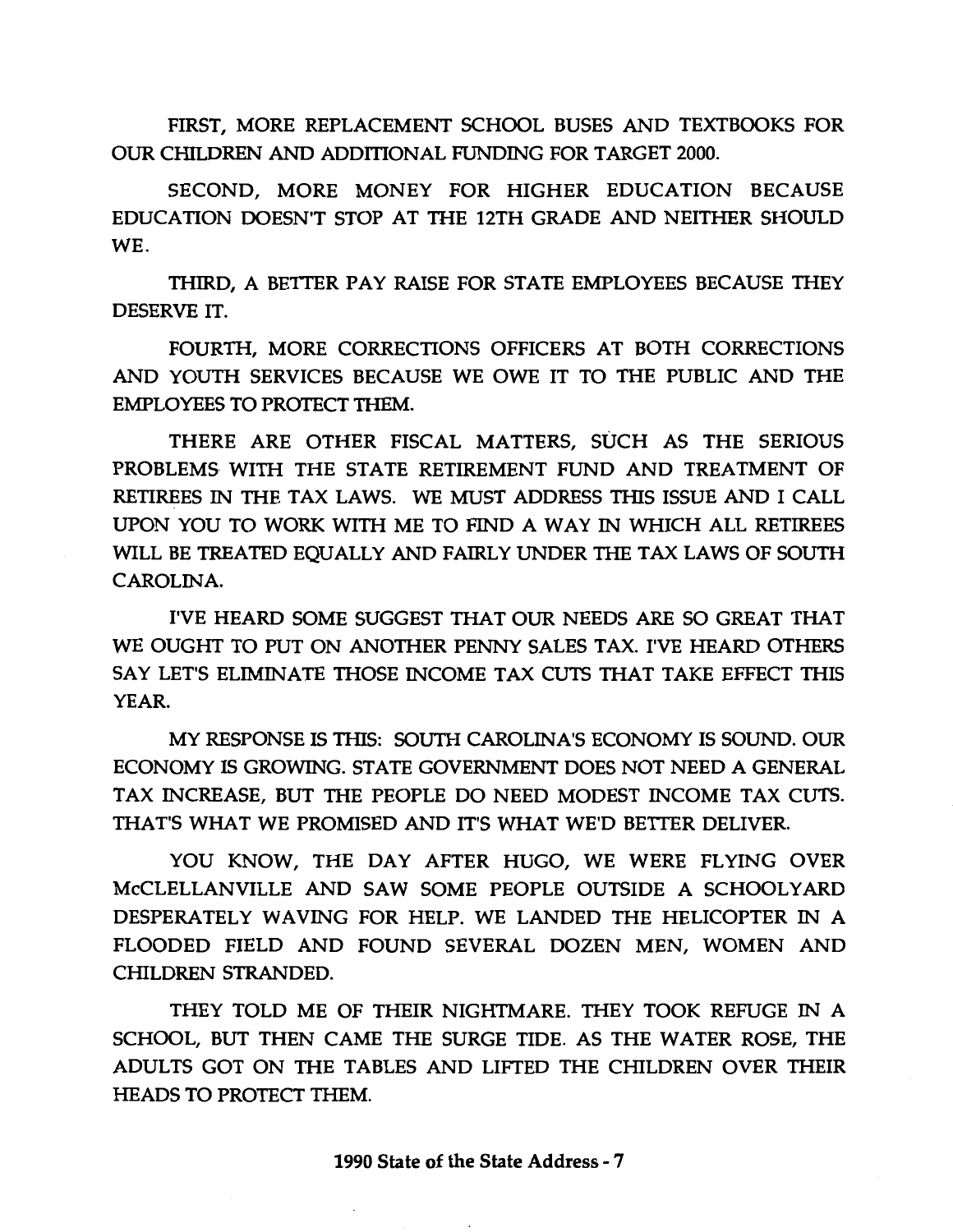THE ADULTS WERE WILLING TO SACRIFICE EVERYTHING FOR THEIR CHILDREN.

THAT'S PRETTY MUCH THE SOUTH CAROLINA WE ALL KNOW. THE SCHOOLS SHOULD BE A PLACE OF REFUGE AGAINST THE SURGE TIDES OF IGNORANCE AND POVERTY. WE MUST CONTINUALLY PUSH OUR CHILDREN HIGHER AND HIGHER, SACRIFICING WHATEVER WE MUST ALONG THE WAY, FOR THAT THING THAT WE CALL OPPORTUNITY.

TEACHERS ARE THE FRONT LINE OF OPPORTUNITY.

THE CHILDREN'S TRUST FUND ASKED CHILDREN ACROSS THE STATE TO WRITE DOWN THEIR WISHES TO PLACE IN A HOPE CHEST.

FIVE-YEAR-OLD JAMISON RANDOLPH WROTE, "I WISH I COULD BE A TEACHER."

I WANT TO TELL JAMISON THAT HIS GOAL IS NOBLE.

I WANT TO TELL YOU THAT WE NEED TO HELP JAMISON AND OTHERS FULFILL THEIR DREAMS BY MAINTAINING OUR TEACHERS' SALARIES AT THE SOUTHEASTERN AVERAGE.

BUT WE MUST DO MORE.

WHILE WE HAVE MANY OUTSTANDING TEACHERS, PROSPECTIVE TEACHERS HAVE AMONG THE LOWEST SAT SCORES OF ALL COLLEGE FRESHMEN, AND TOO FEW OF OUR BEST STUDENTS ARE PLANNING TO TEACH.

I AM THEREFORE PROPOSING A TEACHER'S SCHOLARSHIP PROGRAM WHERE OUTSTANDING STUDENTS WOULD RECEIVE A SCHOLARSHIP IN RETURN FOR A COMMITMENT TO TEACH FOR A MINIMUM OF FIVE YEARS IN SOUTH CAROLINA'S PUBLIC SCHOOLS.

THE FEDERALLY -FUNDED DOUGLAS SCHOLARSHIPS ARE AVAILABLE. BUT THIS YEAR, OUT OF 175 ELIGIBLE NEW APPLICANTS, THE PROGRAM HAD SUFFICIENT MONEY TO FUND ONLY 18.

I AM ASKING THAT ONE MILLION DOLLARS IN EIA FUNDS RECOMMENDED BY THE BUDGET AND CONTROL BOARD FOR THE TEACHER LOAN PROGRAM BE DESIGNATED FOR THIS SCHOLARSHIP.

I WILL ALSO ASK OUR BUSINESS LEADERS AND OUR COLLEGE AND UNIVERSITY PRESIDENTS TO COMMIT FUNDS TO EXPAND THE NUMBER OF 1990 State of the State Address - 8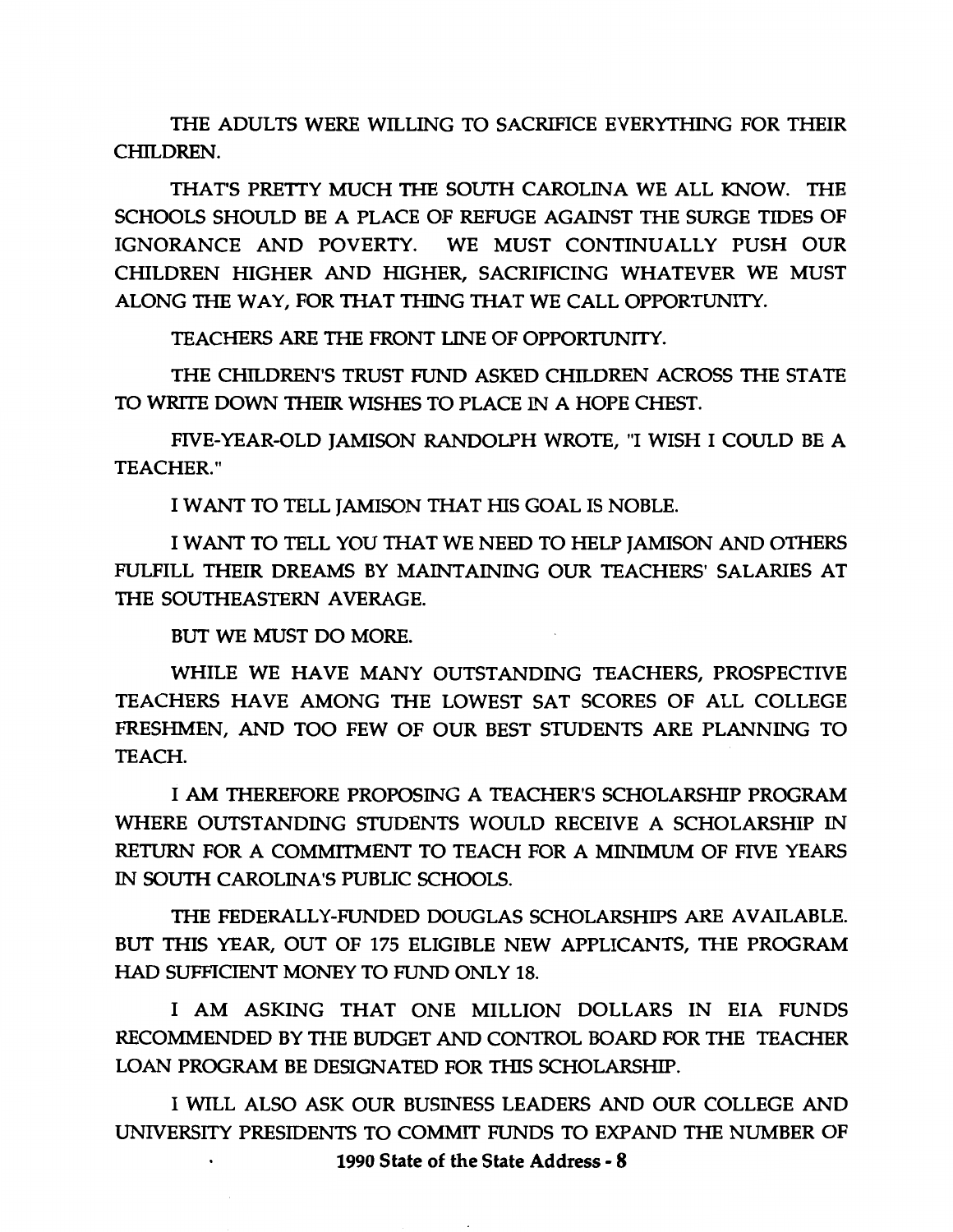SCHOLARSHIPS. WHEN FULLY IMPLEMENTED, THIS SCHOLARSHIP PROGRAM WOULD ENCOURAGE AT LEAST 200 OF OUR VERY BEST STUDENTS TO BECOME TEACHERS EVERY FOUR YEARS.

DEEP CONCERN OVER OUR DROPOUT RATE PROMPTED ME TO ESTABLISH THE COUNCIL ON AT-RISK YOUTH-- PERHAPS OUR MOST VEXING PROBLEM IN EDUCATION. WE LOSE NEARLY ONE OF EVERY THREE STUDENTS BEFORE GRADUATION. IT'S A BREEDING GROUND FOR CRIME, DELINQUENCY AND WELFARE.

I ASK YOU TO HEED THE COUNCIL'S REPORT, AND PAY PARTICULAR ATTENTION TO THE RECOMMENDATIONS ON TEACHING LOW INCOME MOTHERS PARENTING SKILLS, AND IMPROVING THE SKILLS OF TEACHERS AND COUNSELORS WHO WORK WITH AT-RISK YOUTH.

WE CAN'T SOLVE THE PROBLEM OVERNIGHT, BUT NEITHER CAN WE PRETEND IT DOESN'T EXIST. AT-RISK YOUTH PUT OUR ENTIRE STATE AT RISK AND THIS WE CANNOT TOLERATE.

LADIES AND GENTLEMEN, WE HAVE UNANTICIPATED BUDGET PROBLEMS. BUT WE SHALL NOT LET THE WINDS OF HUGO DIM THE FLAME OF REFORM THAT BURNS BRIGHTLY IN SOUTH CAROLINA BECAUSE THE CHILDREN STILL COME FIRST.

TO THIS END SALES TAX REVENUE, THE FUNDING SOURCE FOR THE EDUCATION IMPROVEMENT ACT, IS INCREASING DRAMATICALLY. IN NOVEMBER AND DECEMBER, REVENUE WAS UP 18 PERCENT AND 34 PERCENT OVER THE SAME TWO MONTHS IN 1988. THE EIA FUNDING SOURCE IS GROWING FASTER THAN ANYTHING ELSE.

NOW IS THE TIME TO ADDRESS IMPOSING SCHOOL BUILDING PROBLEMS. I'M MAKING TWO PROPOSALS.

FIRST, I PROPOSE INCREASING THE BOND DEBT LIMIT FOR COUNTIES FROM EIGHT TO 12 PERCENT.

SECOND, LET US BROADEN THE MANDATE OF THE EDUCATION FACILITIES AUTHORITY UNDER THE BUDGET AND CONTROL BOARD TO PACKAGE PUBLIC SCHOOL CONSTRUCTION BONDS FROM SEVERAL SCHOOL DISTRICTS. THE STATE SHOULD SERVICE FIFTY PERCENT OF THE COST OF THESE BONDS BY SETTING ASIDE AT LEAST TEN MILLION DOLLARS OF EIA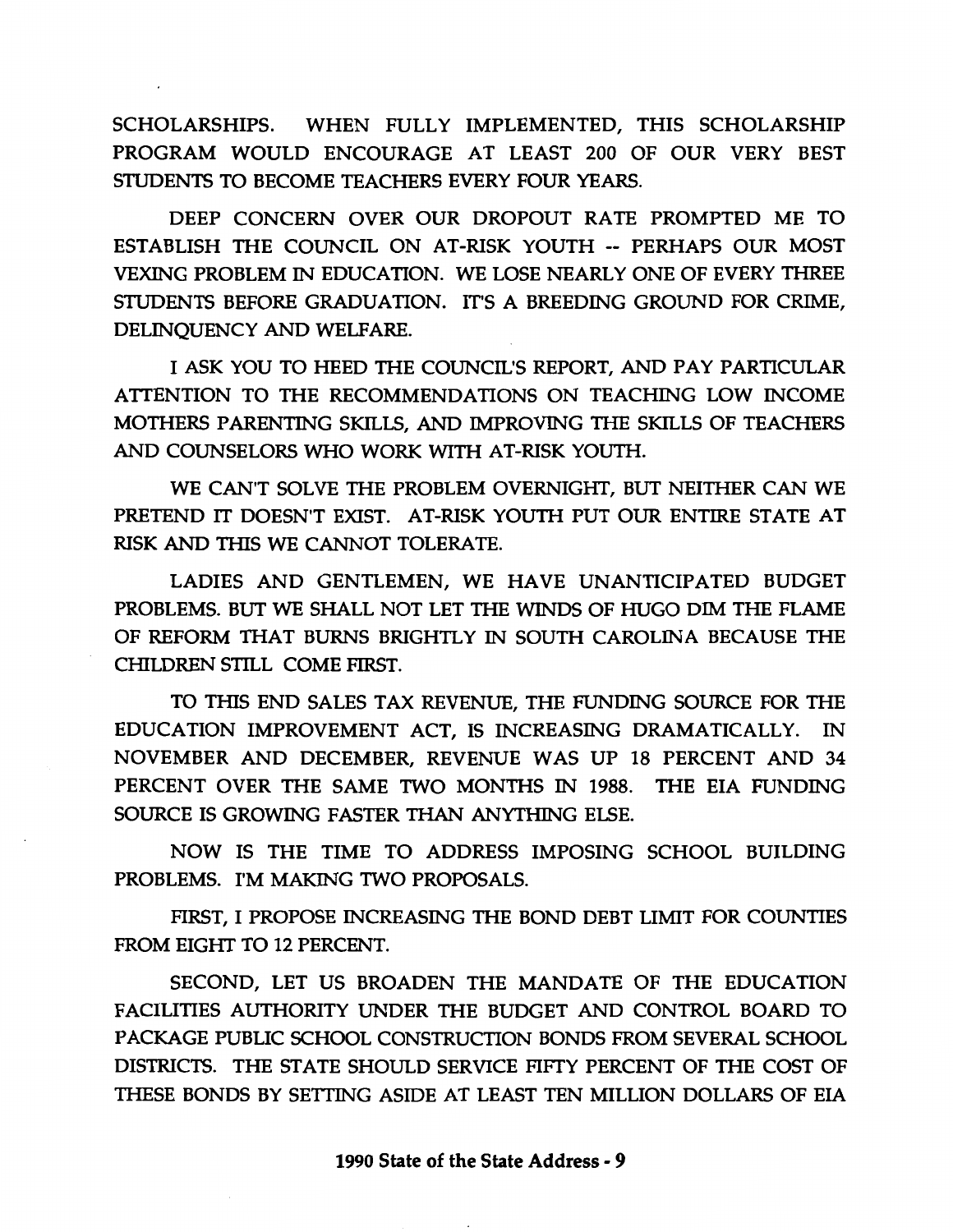FUNDS FOR THIS PURPOSE. EACH DISTRICT WOULD BE REQUIRED TO PAY FIFTY PERCENT OF THE COST OF THEIR OWN BONDS TO PARTICIPATE.

BY DOING THIS WE WILL LOWER THE COST OF SCHOOL BONDS AND BE ABLE TO BUILD AT LEAST 200 MILLION DOLLARS OF BADLY NEEDED SCHOOLS.

MEETING SCHOOL CONSTRUCTION NEEDS WAS PROMISED IN THE ORIGINAL EIA PROPOSAL BUT NEVER HAPPENED.

I'M SAYING LET'S MAKE IT HAPPEN THIS YEAR.

EDUCATION AND JOBS REMAIN THE KEY TO SOLVING MOST OF THE PROBLEMS WE ARE FACING.

LET ME GIVE YOU TWO IMPRESSIVE STATISTICS: 170 THOUSAND NEW JOBS HAVE BEEN CREATED SINCE 1987. NEW AND EXPANDED INVESTMENT OVER THE SAME TIME TOTALS EIGHT-POINT-NINE BILLION DOLLARS, NEARLY DOUBLE THE THREE YEARS BEFORE THAT.

NEVER HAS THERE BEEN MORE COOPERATION BETWEEN THE LEGISLATIVE AND EXECUTIVE BRANCHES OF GOVERNMENT THAN IN THE AREA OF JOB CREATION, AND THE NUMBERS PROVE IT.

FOR INSTANCE, I ASKED YOU FOR LEGISLATION CREATING A SEED CAPITAL FUND. YOU APPROVED IT, AND I'M PLEASED TO TELL YOU THAT THE FUND UNDER JOHN WARREN'S DIRECTION HAS RAISED 12 MILLION DOLLARS IN PRIVATE MONEY TO HELP BUSINESSES GET STARTED.

BUT WHAT ABOUT THE FUTURE?

IN LATE 1987, YOU CHARGED THE COORDINATING COUNCIL FOR ECONOMIC DEVELOPMENT WITH THE RESPONSIBILITY OF PRODUCING A LONG-RANGE STRATEGIC PLAN FOR THE STATE.

THE RESULT IS AN IMPRESSIVE COLLECTION OF 26 BROAD STRATEGIES AND 58 SPECIFIC INITIATIVES FOR ECONOMIC DEVELOPMENT.

I AM PLEASED TO TELL YOU THAT THE AGENCIES RESPONSIBLE FOR EXECUTING THIS STRATEGIC PLAN HAVE BEGUN IMPLEMENTING ALMOST HALF OF THE INITIATIVES.

WE HAVE THE PLAN. WE HAVE THE MOMENTUM. WE HAVE THE COMMITMENT.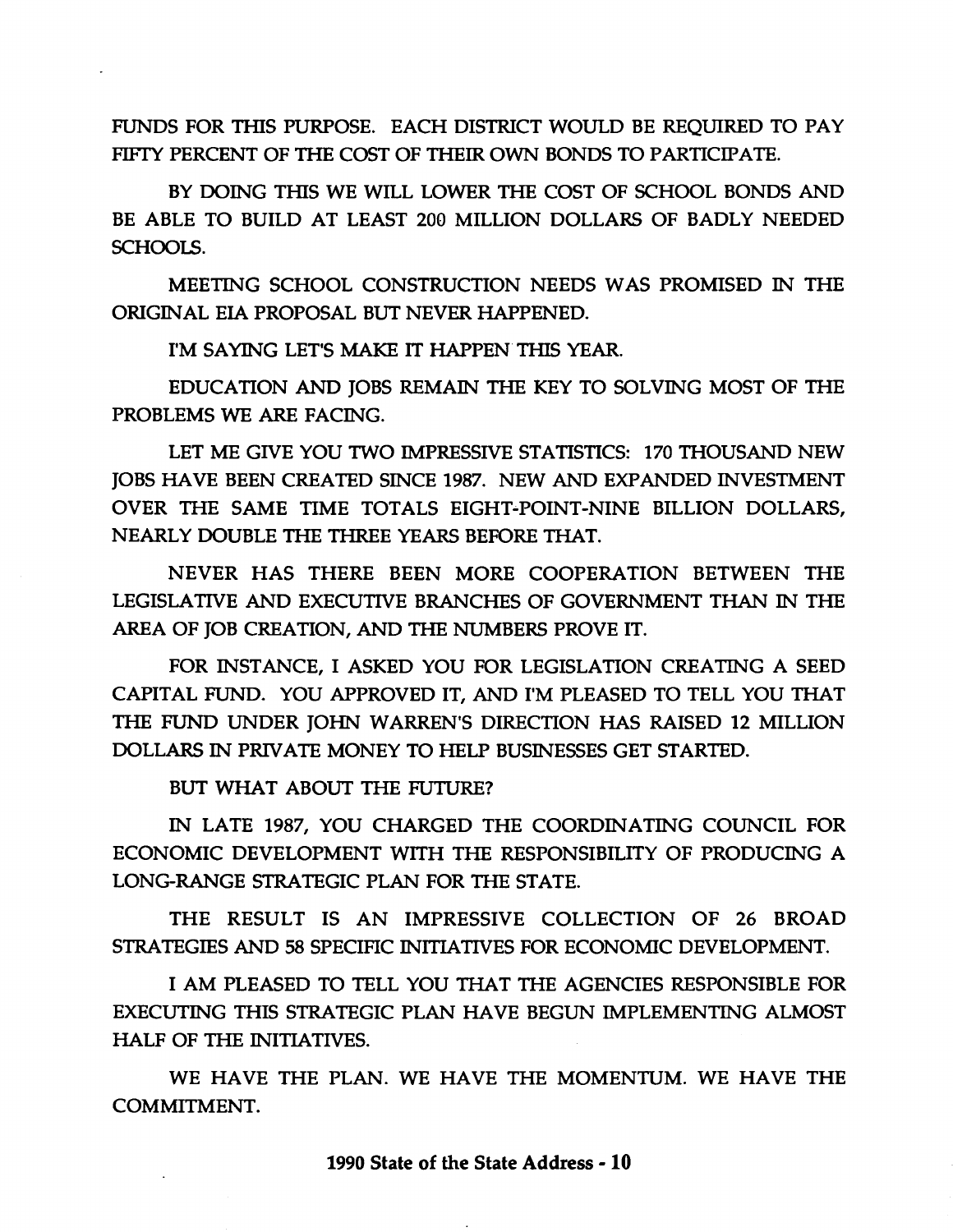THERE'S NO REASON IN THE WORLD WHY SOUTH CAROLINA CAN'T MEET THE 21st CENTURY ON TOP IN EDUCATION, PUBLIC AND HIGHER, WITH A TOP GOVERNOR'S SCHOOL FOR MATH AND SCIENCE COMPLEMENTED BY A YEAR ROUND SCHOOL FOR THE ARTS.

THERE'S NO REASON WHY WE CAN'T BE FIRST IN JOB CREATION, FIRST IN QUALITY OF LIFE, FIRST IN VISION AND MORAL LEADERSHIP. IT CAN BE DONE. IT SHOULD BE DONE. IT WILL BE DONE.

TWO YEARS AGO, I CREATED THE INITIATIVE FOR WORK FORCE EXCELLENCE.

IT IS WORKING. SEQUA CHEMICAL DETERMINED ITS EMPLOYEES NEEDED BETTER BUSINESS WRITING SKILLS. COMPANY OFFICIALS, WORKING WITH THE STATE, DEVELOPED A FIVE-WEEK BUSINESS WRITING PROGRAM. "SIX MONTHS LATER," WRITES COMPANY VICE-PRESIDENT JACK CABREY, "THE RESULTS ARE OBVIOUS. THE QUALITY OF WRITING HAS TAKEN A VERY NOTICEABLE STEP FORWARD, AND THE CONFIDENCE AND MORALE OF THOSE WHO ATTENDED THE CLASSES REMAIN VERY HIGH."

EDUCATION IS A LIFELONG PROCESS. WE HAVE RECOGNIZED THIS IN RECENT YEARS IN WHAT WE HAVE DONE NOT ONLY WITH PUBLIC EDUCATION, BUT HIGHER, TECHNICAL AND ADULT EDUCATION.

IT IS THIS PHILOSOPHY WHICH WILL GIVE US THE WORKER PRODUCTIVITY SO NECESSARY TO PUT US ON TOP AND KEEP US THERE.

I THINK WE CAN ALL AGREE THAT NOBODY'S HAPPY WITH EFFORTS ON AUTO INSURANCE REFORM. THAT'S LIKELY THE ONLY THING WE ALL CAN AGREE ON.

IN 1987 WE TOOK SOME POSITIVE BEGINNING STEPS. WE FOLLOWED UP WITH THE SAFER HIGHWAYS ACT WHICH, IN THE LONG RUN, WILL MITIGATE RATES TO SOME DEGREE AND SAVE LIVES.

LAST YEAR YOU ADOPTED OTHER MEASURES.

l

NOW I'M HEARING TALK OF NO-FAULT. I'LL MAKE YOU THIS PROPOSAL: I'LL EITHER SEND UP A BILL OR HELP WRITE IT PROVIDED THAT WE AGREE ON A NO-FAULT BILL THAT HAS NO FAULTS WHICH WOULD LET THE SPECIAL INTERESTS CONTINUE TO DOMINATE THIS ISSUE.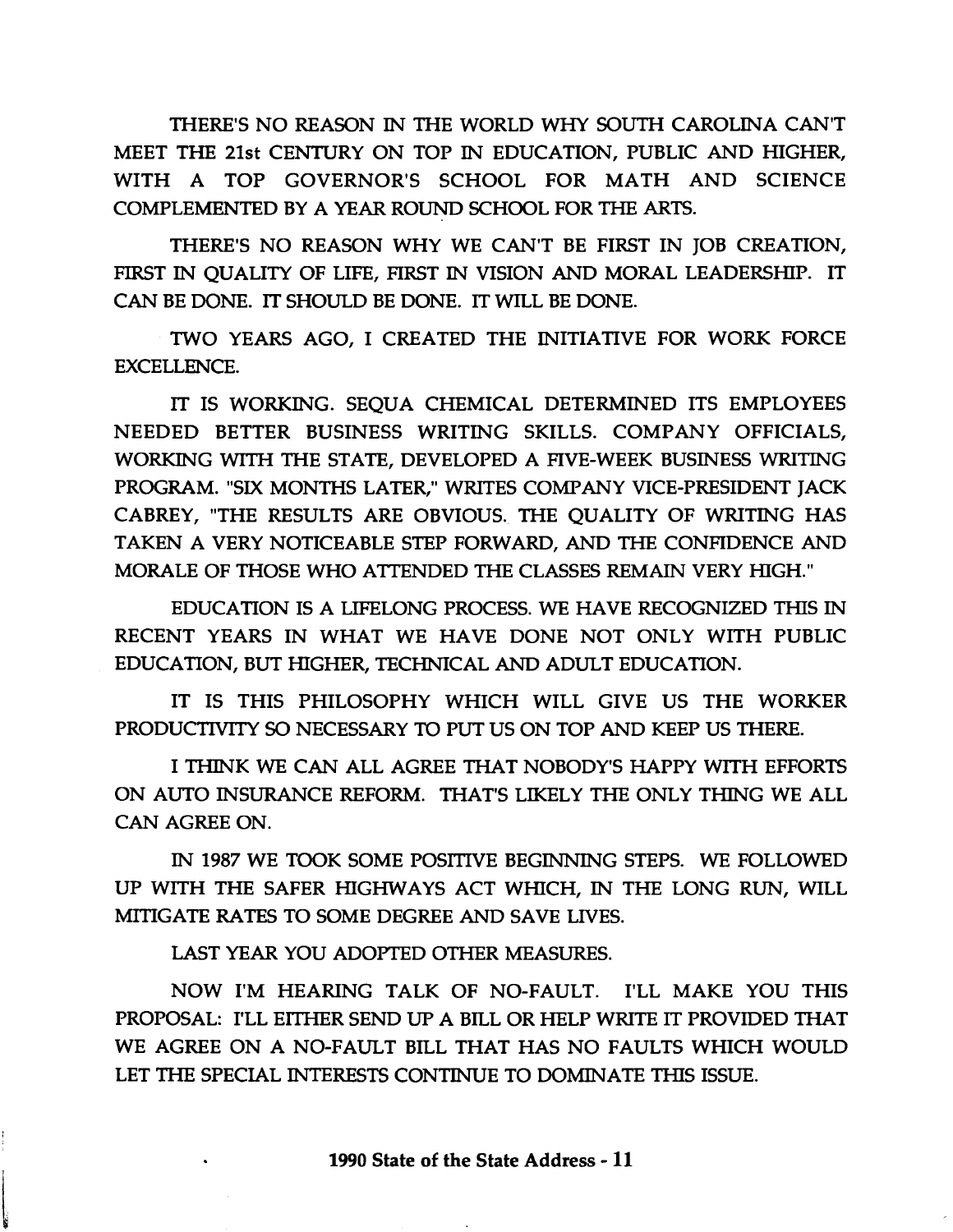LAST YEAR I STOOD HERE AND ANNOUNCED AN EXECUTIVE ORDER SHUTTING OFF SHIPMENTS OF HAZARDOUS WASTE FROM STATES WHICH PROHIBIT DISPOSAL OF SUCH WASTE WITHIN THEIR OWN BORDERS.

I ANNOUNCED THAT WE WEREN'T GOING TO TAKE IT ANYMORE, AND PROMISED TO WORK ON A REGIONAL APPROACH.

A YEAR LATER, I'M HAPPY TO REPORT TO YOU THE RESULT IS A FIVE-STATE SOUTHEASTERN AGREEMENT,WITH EACH STATE SHARING THE BURDEN. NORTH CAROLINA HAS AGREED TO BUILD A 50-THOUSAND TON INCINERATOR, A RESIDUALS MANAGEMENT UNIT AND A CHEMICAL SEPARATION FACILITY.

SOUTH CAROLINA IS NO LONGER THE NATION'S PATSY ON HAZARDOUS WASTE AND WE'LL NEVER BE PUT IN THAT POSITION AGAIN.

THIS AGREEMENT GUARANTEES ADEQUATE CAPACITY FOR SOUTH CAROLINA INDUSTRY. IT GUARANTEES A SHARING OF THE BURDEN. IT PROTECTS OUR FEDERAL SUPERFUND MONEY.

WE ARE NOW IN A POSffiON TO REDUCE THE CAP AT PINEWOOD AND I ASK YOU TO SUPPORT THE AGREEMENT I SIGNED BY REDUCING THE CAP BY 15-THOUSAND TONS NEXT FISCAL YEAR AND 10 THOUSAND TONS THE FOLLOWING. THAT WILL LOWER THE AMOUNT OF LANDFILL WASTE FROM 135 THOUSAND TONS ANNUALLY TO 110 THOUSAND TONS.

SOUTH CAROLINA PRODUCES FOUR MILLION TONS OF SOLID WASTE EVERY YEAR. OUR PRE-PACKAGED, THROW AWAY SOCIETY IS FILLING UP OUR LANDFILLS AT AN ALARMING RATE.

YOU HAVE A TASK FORCE WORKING ON RECOMMENDATIONS. I ENCOURAGE A PRIORITY ON WASTE MANAGEMENT TO REDUCE AS MUCH SOLID WASTE AS POSSIBLE FROM THE OUTSET WITH EMPHASIS ON RECYCLING.

I WILL REQUEST ALL STATE AGENCIES THROUGH THE BUDGET AND CONTROL BOARD TO IMPLEMENT PROCUREMENT AND RECYCLING PROGRAMS TO USE RECYCLING MATERIALS IN THEIR DAY-TO-DAY OPERATIONS. THIS IS CALLED SETTING AN EXAMPLE.

FURTHER, I ENCOURAGE YOU TO PASS A COMPREHENSIVE SOLID WASTE MANAGEMENT ACT WITH A GOAL OF AT LEAST A 30 PERCENT REDUCTION IN THE AMOUNT OF SOLID WASTE GOING INTO THE GROUND.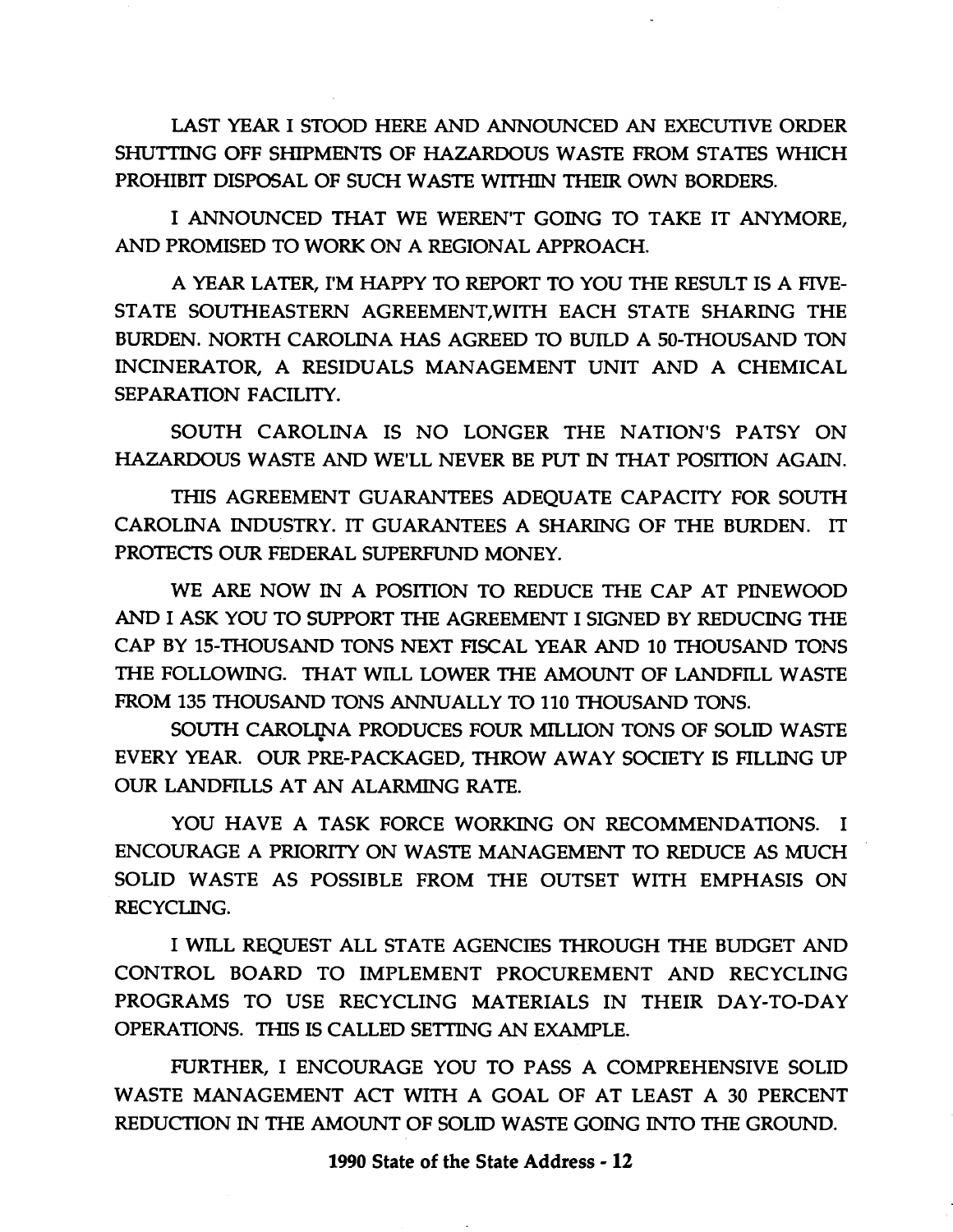LAST YEAR, I APPOINTED A GOVERNOR'S FRESHWATER WETLANDS FORUM TO FORMULATE A COMPREHENSIVE WETLANDS POLICY. THE FORUM HAS COMPLETED ITS REPORT AND RECOMMENDATIONS. I URGE THE GENERAL ASSEMBLY TO CONSIDER THESE FINDINGS AS WE PROTECT OUR NATURAL RESOURCES. WITH REASONABLE MITIGATION, WE SHOULD ADOPT THE NO NET LOSS POLICY. I WOULD LIKE TO THANK CHARLES A. BUNDY, CHAIRMAN OF THE GOVERNOR'S WETLANDS FORUM, AND THE MEMBERS OF THE COMMITTEE FOR THEIR HARD WORK.

WASTES POLLUTE THE EARTH. BUT DRUGS POLLUTE HUMANITY.

SINCE I ORGANIZED THE GOVERNOR'S RAID TEAM IN JUNE, 1988, DRUGS WITH A STREET VALUE OF 162-MILLION DOLLARS HAVE BEEN SEIZED WITH 16-HUNDRED PEOPLE ARRESTED.

I'LL NEVER FORGET GOING TO ORANGEBURG AND MEETING WITH ABOUT 12-HUNDRED CITIZENS UP IN ARMS BECAUSE THEIR STREETS HAD BEEN TAKEN AWAY FROM THEM BY THUGS. WE BROUGHT IN THE BULLDOZERS IN TWO AREAS AND LEVELLED THE CRACK HOUSES AND DRUG DENS.

THINGS STILL AREN'T PERFECT IN THOSE NEIGHBORHOODS, BUT THEY'RE BETTER. I'LL TELL YOU THIS RIGHT NOW: WE'LL GO TO ANY NEIGHBORHOOD IN SOUTH CAROLINA WHERE THE PEOPLE ARE WILLING TO TAKE BACK THEIR STREETS.

I'M ASKING FOR FOUR ITEMS TO TAKE THE DRUG WAR RIGHT TO THE SELLERS AND USERS.

FIRST, THE ATTORNEY GENERAL AND I AGREE WE SHOULD AMEND THE CONSTITUTION TO ALLOW JUDGES TO DENY BAIL TO DRUG TRAFFICKERS. IT'S AN OUTRAGE THAT THEY'RE CAUGHT AND IMMEDIATELY LET BACK OUT ON THE STREET TO RUN FROM JUSTICE OR CONTINUE CORRUPTING OTHERS.

SECOND, I'M IN FAVOR OF AUTOMATIC SUSPENSION OF THE DRIVER'S LICENSE OF ANYONE CONVICTED OF DRUG POSSESSION.

THIRD, THOSE WHO SERVE THE PEOPLE OF SOUTH CAROLINA ARE ENTRUSTED WITH A SPECIAL RESPONSIBILITY, PARTICULARLY THOSE WHO WORK WITH OUR YOUNG PEOPLE. I AM ASKING THAT YOU CONSIDER A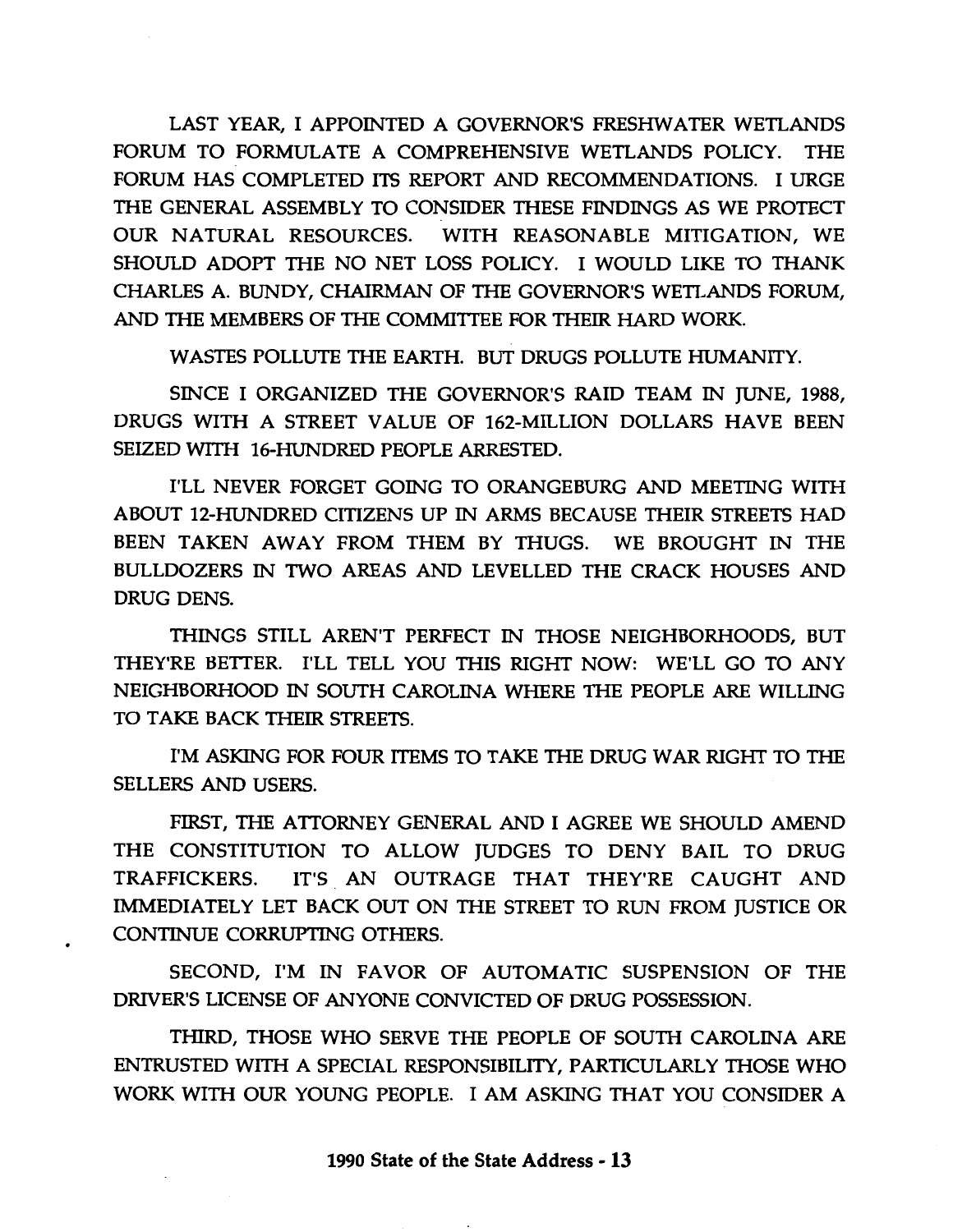LAW THAT WOULD HOLD THESE PUBLIC SERVANTS TO A SPECIAL ACCOUNTABILITY.

WHEN INDICTED FOR A DRUG OFFENSE, ANYONE WHO RECEIVES ALL OR A PORTION OF THEIR PAYCHECK FROM THE STATE WOULD BE SUSPENDED. IF EXONERATED, THEY GET THEIR JOBS BACK. IF CONVICTED, THEY'RE OUT. IF WE ARE SERIOUS ABOUT STOPPING DRUG ABUSE, WE CAN'T HAVE DRUG OFFENDERS IN POSffiONS OF PUBLIC TRUST.

LAST, IF YOU CHOOSE TO AUTHORIZE MORE CIRCUIT JUDGES THIS YEAR, I ASK YOU TO AUTHORIZE MORE ASSISTANCE FOR SOLICITORS TO HANDLE THE BURGEONING CRIME LOAD.

THE DEPARTMENT OF CORRECTIONS SAYS IT NEEDS 180-MILLION DOLLARS WORTH OF NEW PRISONS OVER THE NEXT THREE YEARS. THAT IS A SOBERING THOUGHT.

EVERY PRISON WE BUILD TAKES MONEY FROM OTHER DESPERATELY NEEDED PROGRAMS.

AS WE BEGIN CONSIDERING THE BOND BILL FOR 1991, WE NEED TO ASK OURSELVES IF THERE'S A BETTER WAY TO PUNISH NONVIOLENT OFFENDERS THAN BY GIVING THEM A ROOM, THREE SQUARE MEALS A DAY AND NOT REQUIRING THEM TO PAY BACK THEIR VICTIMS AND SOCIETY.

I THINK THERE'S A BETTER WAY, A CHEAPER WAY.

WE OUGHT TO OPEN WORKCAMPS IN THE COUNTIES AND REGIONS FOR EVERYONE WITH LESS THAN A YEAR'S SENTENCE RATHER THAN PUTTING THEM IN THE STATE SYSTEM.

WE CAN BUILD THESE CAMPS FOR SIX THOUSAND DOLLARS A BED RATHER THAN 45 THOUSAND DOLLARS A BED FOR A STATE PRISON.

LET'S PUT THEM IN THE WORKCAMPS, MAKE THEM SLEEP ON A CONCRETE BUNK AND GET THEM OUT IN THE COUNTIES CLEANING UP THE ROADS OR DOING OTHER WORK TO MAKE THEMSELVES USEFUL.

WE ALSO NEED TO USE ELECTRONIC SURVEILLANCE EQUIPMENT, HOUSE ARREST, AND INTENSIVE PROBATION TO MAKE NONVIOLENT OFFENDERS PRODUCTIVE.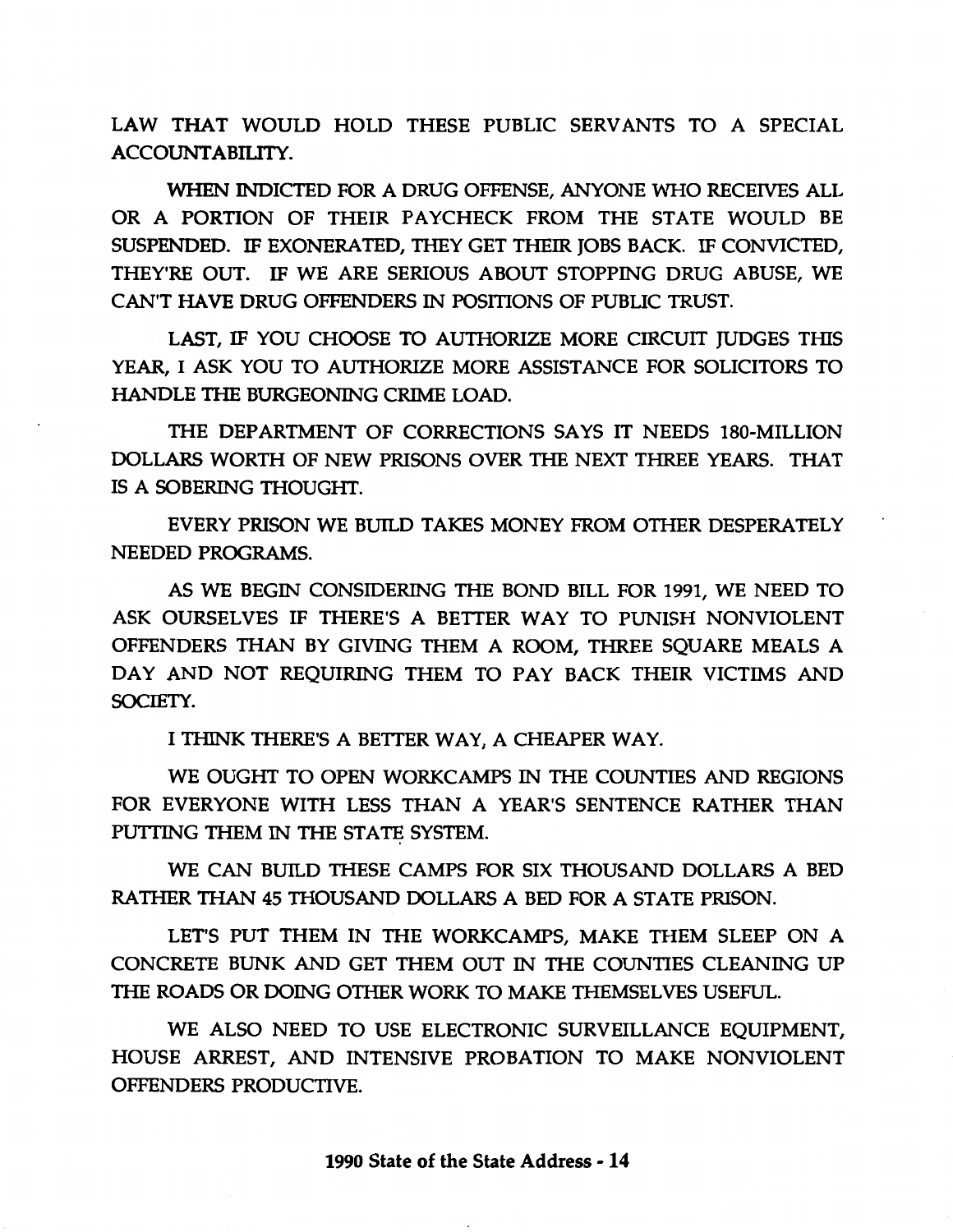THESE EFFORTS WILL SAVE US A HUNDRED MILLION DOLLARS IN CONSTRUCTION AND OPERATING COSTS. THAT'S A PRISON AND A HALF, MONEY THAT CAN BE USED FOR OTHER PURPOSES.

THE BOTTOM LINE TO CORRECTIONS SHOULD BE THIS: BUILD ALL THE PRISONS WE NEED FOR THE VIOLENT CRIMINALS. BUT LET'S NOT BE SO NAIVE AS TO THINK WE HAVE TO PAY THE SAME PRICE FOR A SHOPLIFTER AS WE DO FOR A MURDERER.

IT HAS BEEN SAID THAT HISTORY IS BUT THE VISIBLE EFFECTS OF INVISIBLE CHANGE IN HUMAN THOUGHT. IF SOUTH CAROLINA IS NOT GOING FORWARD, IT'S GOING BACKWARD. OUR JOB IS TO SHAPE CHANGE FOR GOOD, NOT BE SHAPED BY CHANGE.

YET THERE ARE SOME THINGS THAT SHOULD NOT CHANGE, FOREMOST AMONG THEM THE VALUE PLACED ON FAMILY. FAMILY IS THE HEART OF AMERICAN SOCIETY. IT IS AT CENTER STAGE OF THE JUDEO-CHRISTIAN TRADffiON UPON WHICH OUR NATION WAS FOUNDED.

THE FAMILY IS CHANGING. TALK TO PARENTS AND YOU'LL FIND OUT ONE OF THEIR BIGGEST PROBLEMS IS A SAFE, SECURE ENVIRONMENT TO LEAVE THEIR CHILDREN WHILE THEY'RE WORKING.

I CALL UPON YOU TO FOLLOW THROUGH FROM LAST SESSION BY PROVIDING TAX CREDITS FOR BUSINESSES THAT START THEIR OWN DAY CARE PROGRAMS OR PICK UP DAY CARE COSTS FOR THEIR EMPLOYEES.

WE CANNOT -- WE MUST NOT -- DIMINISH THE ROLE OF PARENTS IN REARING THEIR CHILDREN. OUR SCHOOLS CANNOT BE LIKE A FOOTBALL GAME WHERE 22 PEOPLE FIGHT THE BATTLE WHILE 80-THOUSAND PEOPLE WATCH FROM THE COMFORT OF THE STANDS. PARENTS HAVE TO BE INVOLVED IN OUR SCHOOLS BECAUSE THEY BEAR THE ULTIMATE RESPONSIBILITY.

GOVERNMENT MUST UNDERGIRD PARENTAL RESPONSIBILITY, NOT INTERFERE WITH IT. THIS APPLIES TO ABORTION.

MY POSffiON ON ABORTION HASN'T CHANGED: I DO NOT BEUEVE IN THE INDISCRIMINATE TAKING OF LIFE. THERE SHOULD BE A COMPELLING REASON TO CONSIDER ABORTION SUCH AS RAPE, INCEST OR THE LIFE OR PHYSICAL HEALTH OF THE MOTHER, AND THEN THE CHOICE IS ULTIMATELY LEFT TO THE MOTHER.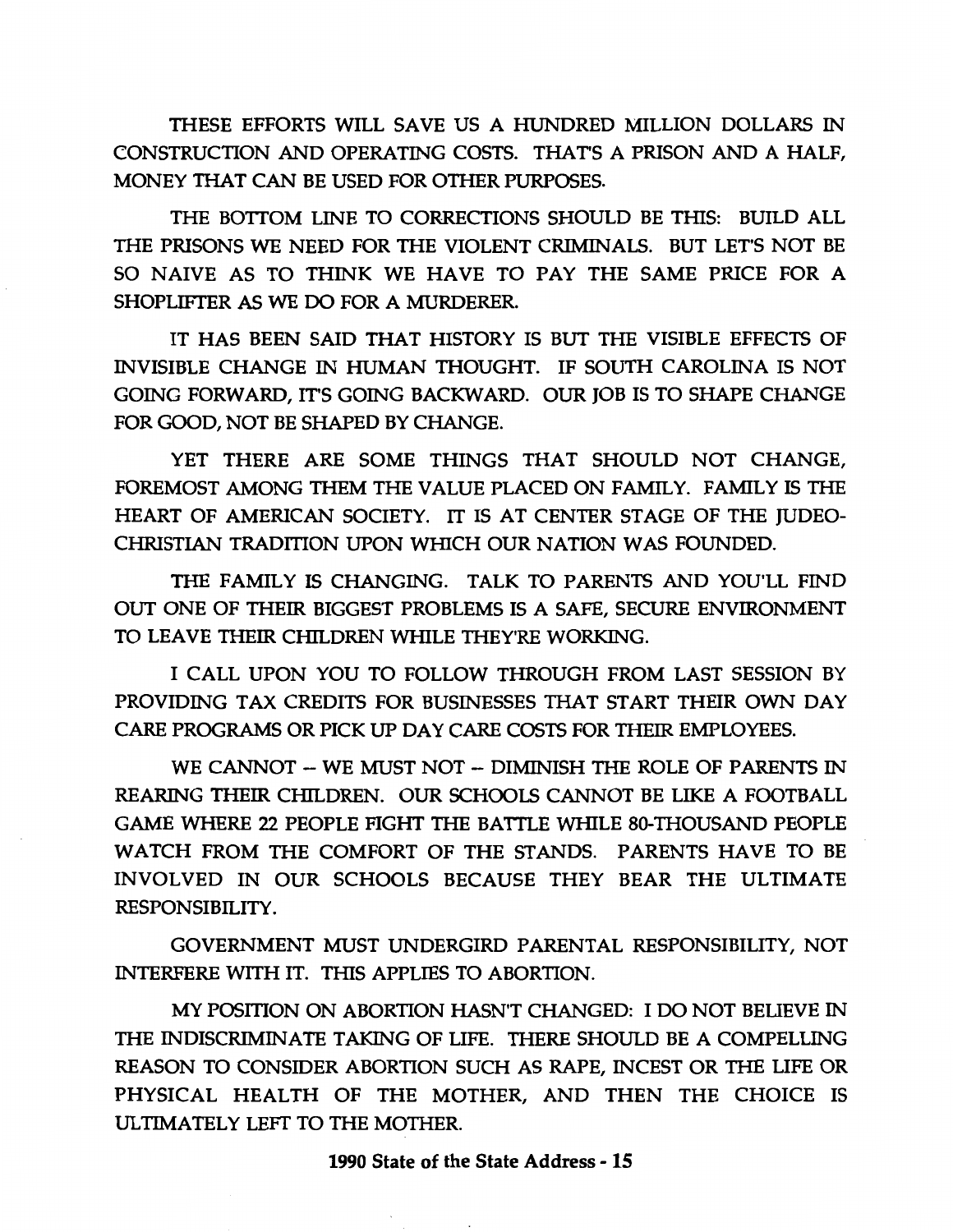IT IS NOT WITHIN OUR JURISDICTION TO DECIDE YES OR NO FOR ABORTION IN ALL CASES. WE CAN ONLY OPERATE WITHIN THE BOUNDS OF THE WEBSTER DECISION.

PARENTAL CONSENT FALLS WITHIN THESE BOUNDS.

IF DOCTORS NEED PARENTAL CONSENT TO PERFORM AN APPENDECTOMY ON A CHILD, WHY SHOULD WE TREAT ABORTION DIFFERENTLY? I ASK YOU TO COMPLETE WORK ON PARENTAL CONSENT LEGISLATION.

ANOTHER MEASURE FALLS WITHIN THESE BOUNDS. WHEN A BABY CAN SURVIVE OUTSIDE THE MOTHER'S WOMB, NOTHING SHORT OF SAVING THE MOTHER'S LIFE SHOULD WARRANT CONSIDERATION OF ABORTION AND I ASK YOU TO MAKE THIS LAW.

THERE IS INHERENT DIGNITY IN LIFE. ANY EFFORT BY ANYBODY AT ANYTIME TO DIMINISH HUMAN DIGNITY WITH RACISM WILL NOT BE TOLERATED IN SOUTH CAROLINA.

UNFORTUNATELY, WE CANNOT LEGISLATE LOVE OR FORCE UNDERSTANDING.

THE SYSTEM WORKS MOST TIMES, THOUGH IT IS PAINFUL. I ASKED THE ABC COMMISSION TO INVESTIGATE A PUBLIC RESTAURANT IN NORTH AUGUSTA AFTER THE OWNERS REFUSED TO SERVE BLACKS IN ACCORDANCE WITH FEDERAL LAW. THE UCENSE WAS REVOKED.

PEOPLE MAKE MISTAKES, AND SOMETIMES GOODWILL WINS OUT. WE SAW THAT WITH THE JAYCEES AND A GROUP OF UNITED METHODIST YOUNG PEOPLE. A MISTAKE WAS MADE, FORGIVENESS WAS SOUGHT AND GRANTED.

A FOND PERSONAL MEMORY WAS THE POOLSIDE PARTY WE HAD AT THE MANSION FOR BOTH GROUPS. THERE WAS HEALING AND RECONCILIATION.

IT WORKED BECAUSE THERE WAS NO GRANDSTANDING OR POSTURING. JUST GOOD PEOPLE TRYING TO DO THE RIGHT THING.

GOODWILL PRODUCES GOOD FRUIT. BUT THE TASTE OF INTOLERANCE IS BITTER.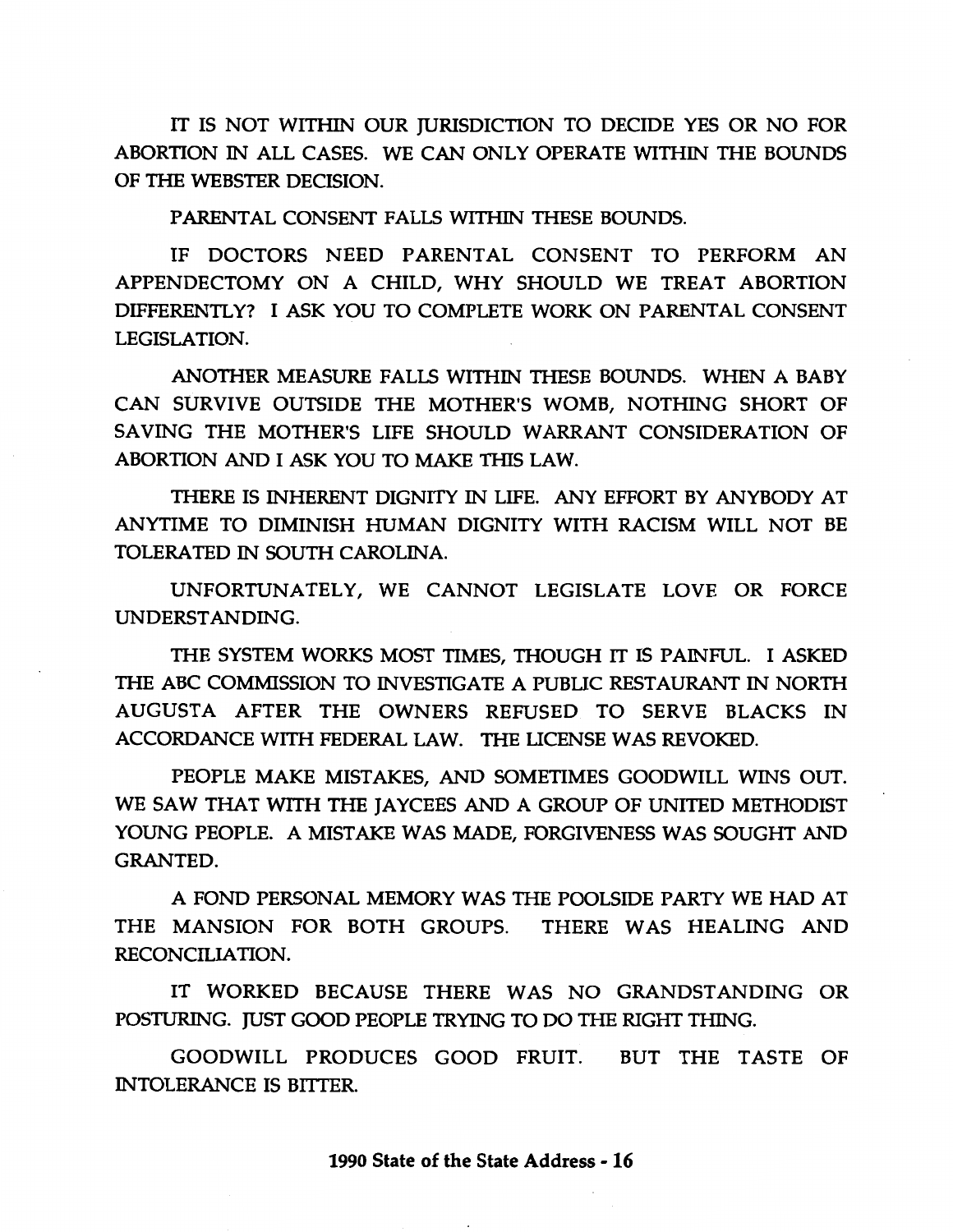WE AS THE LEADERS OF SOUTH CAROLINA NEED TO SET THE EXAMPLE. WE NEED TO SHOUT LESS AND WORK MORE. WE NEED LESS POLITICS AND MORE VIRTUE.

THERE WAS VIRTUE IN FAIR HOUSING LEGISLATION WE ADOPTED LAST YEAR BECAUSE NO ONE SHOULD BE DENIED HOUSING BECAUSE OF THE COLOR OF THEIR SKIN.

AND LET 1990 BE RECORDED AS THE YEAR WHEN SOUTH CAROLINA AGAIN CHOSE VIRTUE BY PASSING A PUBLIC ACCOMMODATIONS LAW TO REFLECT THE LAW OF THE LAND.

WHILE WE STILL HAVE CHALLENGES TO FACE AND PROBLEMS TO CONFRONT, I'VE NEVER BEEN MORE HOPEFUL ABOUT THE FUTURE AND, IN CLOSING, I WANT TO TELL YOU WHY.

HUGO DID MORE THAN BLOW DOWN BUILDINGS AND TREES. OUR PEOPLE WERE HURT. MANY THOUSANDS STILL ARE HURTING DESPITE ALL THE GOVERNMENT ASSISTANCE.

WE ESTABUSHED THE HUGO RELIEF FUND AND MADE OUR NEEDS KNOWN.

HELP CAME FROM EVERYWHERE. IT CAME FROM SOUTH CAROLINA, FROM THE REST OF THE COUNTRY, FROM AS FAR AWAY AS JAPAN.

YOU WANT TO KNOW ABOUT GENEROSITY AND CONCERN? THE HUGO FUND THUS FAR HAS COLLECTED TWO-POINT-TWO MILLION DOLLARS TO HELP PEOPLE AND COMMUNITIES PUT THEIR LIVES BACK TOGETHER.

A LEITER FROM A MAN IN TEXAS, WHO WRITES, "I HAVE BEEN CONFINED TO A WHEELCHAIR FOR 41 YEARS. GOD SMILED DOWN ON ME THIS YEAR IN SEVERAL STOCK MARKET TRADES. ENCLOSED IS MY CHECK TO HELP GIVE NEW MEANING AND PURPOSE TO THE CITIZENS OF SOUTH CAROLINA."

LADIES AND GENTLEMEN, THE CHECK WAS FOR 100-THOUSAND DOLLARS.

I ALSO RECEIVED A LETTER FROM A 12-YEAR-OLD GIRL IN PENNSYLVANIA NAMED BRANDY. SHE WRITES, "MY BROTHER AND I HEARD ABOUT YOUR LOSS SINCE HURRICANE HUGO. WE KNOW HOW IT